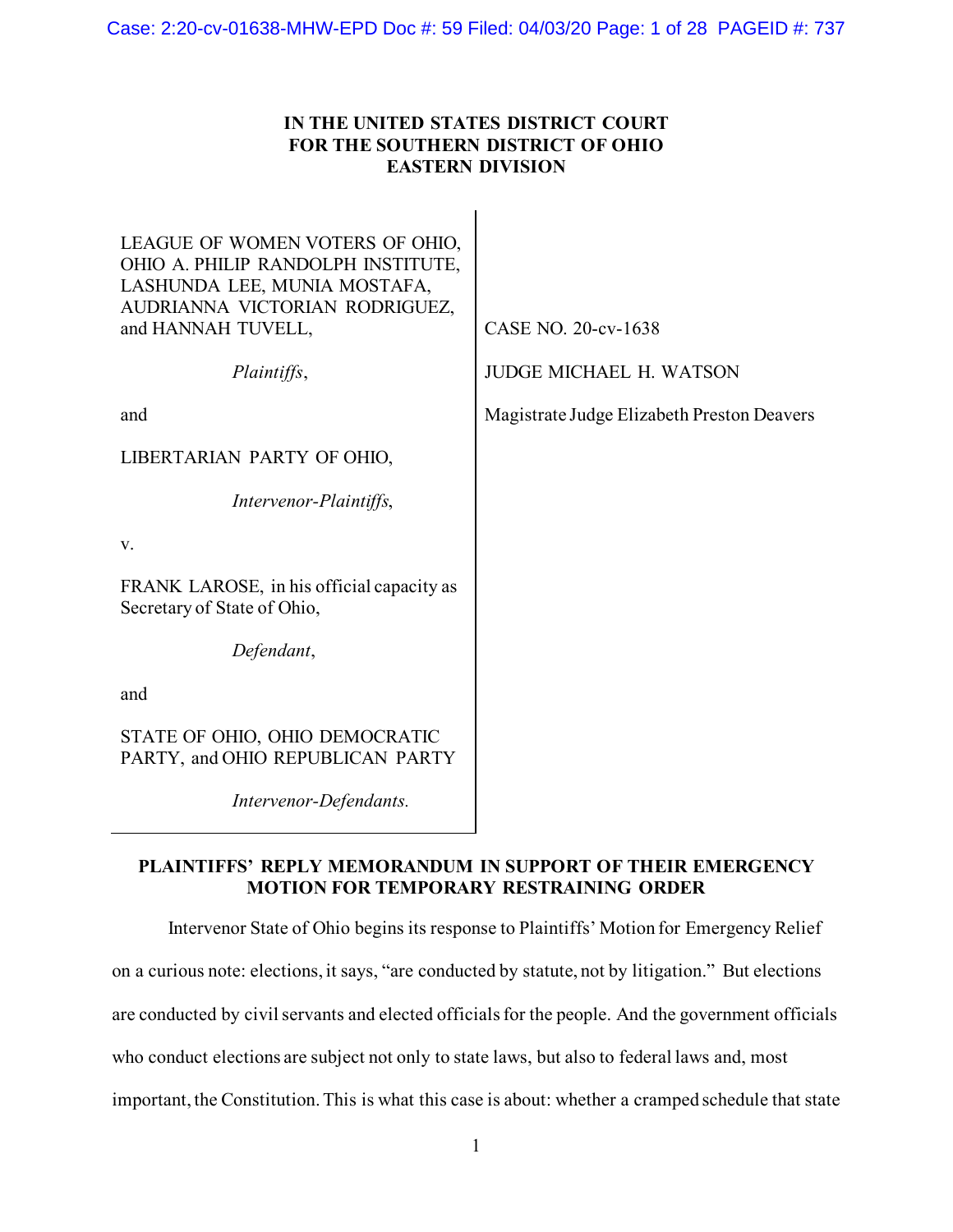and local election officials themselves acknowledged as infeasible during a public health crisis will be permitted to prevent Ohioans from exercising their most fundamental right when the State's interests would be fully vindicated by allowing more time for the process.

In this reply brief, Plaintiffs will respond not only to the arguments of the Intervenor-Defendant State of Ohio ("State"), but also those of the Defendant Secretary of State ("SOS"), and the other Intervenors and amici curiae, to the extent possible. But we begin with a few overarching premises:

First, as to Plaintiffs' NVRA claim, the State's calling April 28 a "continuation" of the March 17 primary date is untenable. No legal authority exists—and neither the SOS nor the State has cited to any—that allows the General Assembly to post hoc allow voting to resume after an election. If March 17 was the election—despite the State's eleventh-hour closing of every polling place—then no more votes may be cast and counted, and a different constitutional violation will have occurred. If March 17 was not the election—as common sense dictates—then the right to register for the real election continues up until 30 days before that day.

Second, so much of what threatens the loss of Plaintiffs' right to vote is the result of the confluence of the multi-layered absentee ballot process insisted upon by the General Assembly and the constricted schedule in which the General Assembly ordered the entire process must be completed. No one with real experience and qualifications to opine on the issue believes April 28 is a reasonable date: not the Secretary of State, not the county boards of elections, not public health officials. Indeed, the Governor of Ohio has indicated that the public health crisis will still be on the upslope in April. There is no state interest that can justify the disenfranchisement that will result from April 28 date, and, further, no state interest that can justify the demanding sequence of requirements—four to five mailings—that must be completed in this short period.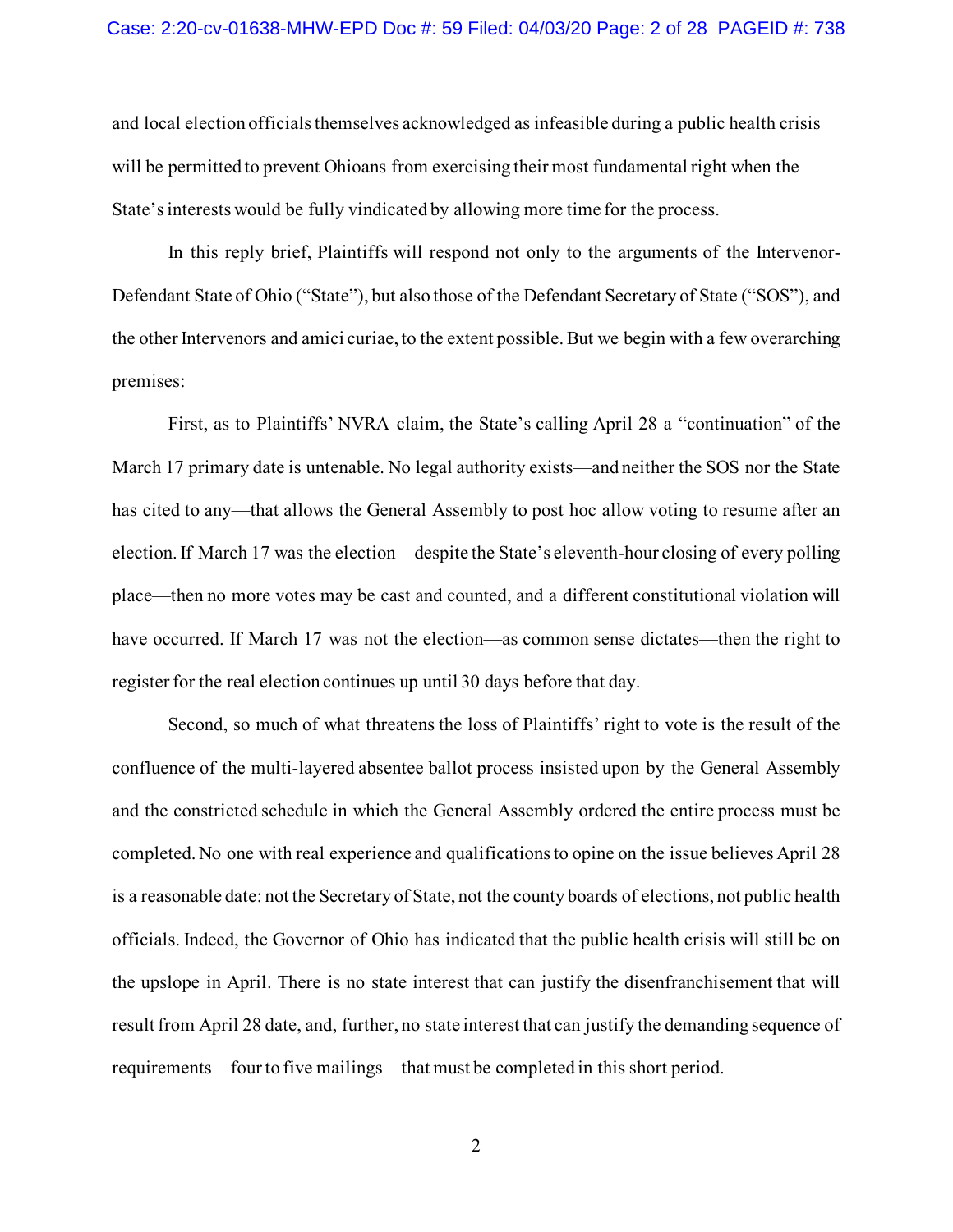Defendant SOS and Intervenor State have shed no helpful light as to why the General Assembly rejected the SOS's June 2 date for the primary, despite this Court explicitly requesting that the Defendants address this point in its April 2 Order. The SOS expressly deferred to the State on the issue. The State took up the gauntlet, but explained that the different date can be justified because it is "different." Doc. 52, at 19. It then described its election plan as "less time consuming," *id.* at 20, an assertion that is true only because the State cut in half the amount of time that election officials said was necessary to get the job done properly—and, we submit, constitutionally.

Third, there is no preservation of any "status quo" that stands as a barrier to the relief Plaintiffs request. COVID-19 has erased the "status quo" from existence. If relief is granted to Plaintiffs, voters will have ample time to adjust to, say, a late May or early June date, for the primary; that would be far less "confusing" than the whip-sawing that the General Assembly put them through over the past two weeks. Moreover, confusion, if any, would be benign, because to move an election date *into the future* would only cause a voter to get their ballot in early, rather than too late.

Whatever has spurred legislators to adopt such a hurried schedule, it certainly was not the interests of their voters, the people.

### **I. PLAINTIFFS HAVE A HIGH PROBABILITY OF SUCCESS ON THE MERITS OF THEIR NVRA CLAIM.**

Despite Defendants' semantic contortions, April 28, 2020, is Ohio's current "election" date both under state law and the National Voter Registration Act of 1993 ("NVRA"). Ohio must process registrations submitted 30 days prior to April 28, or whatever date is ultimately set, because Section 8(a)(1) of the NVRA requires Ohio to allow eligible applicants to register to vote in its federal primary election if the application is received "not less[] than 30 days" "before the date of the election," 52 U.S.C. § 20507(a)(1).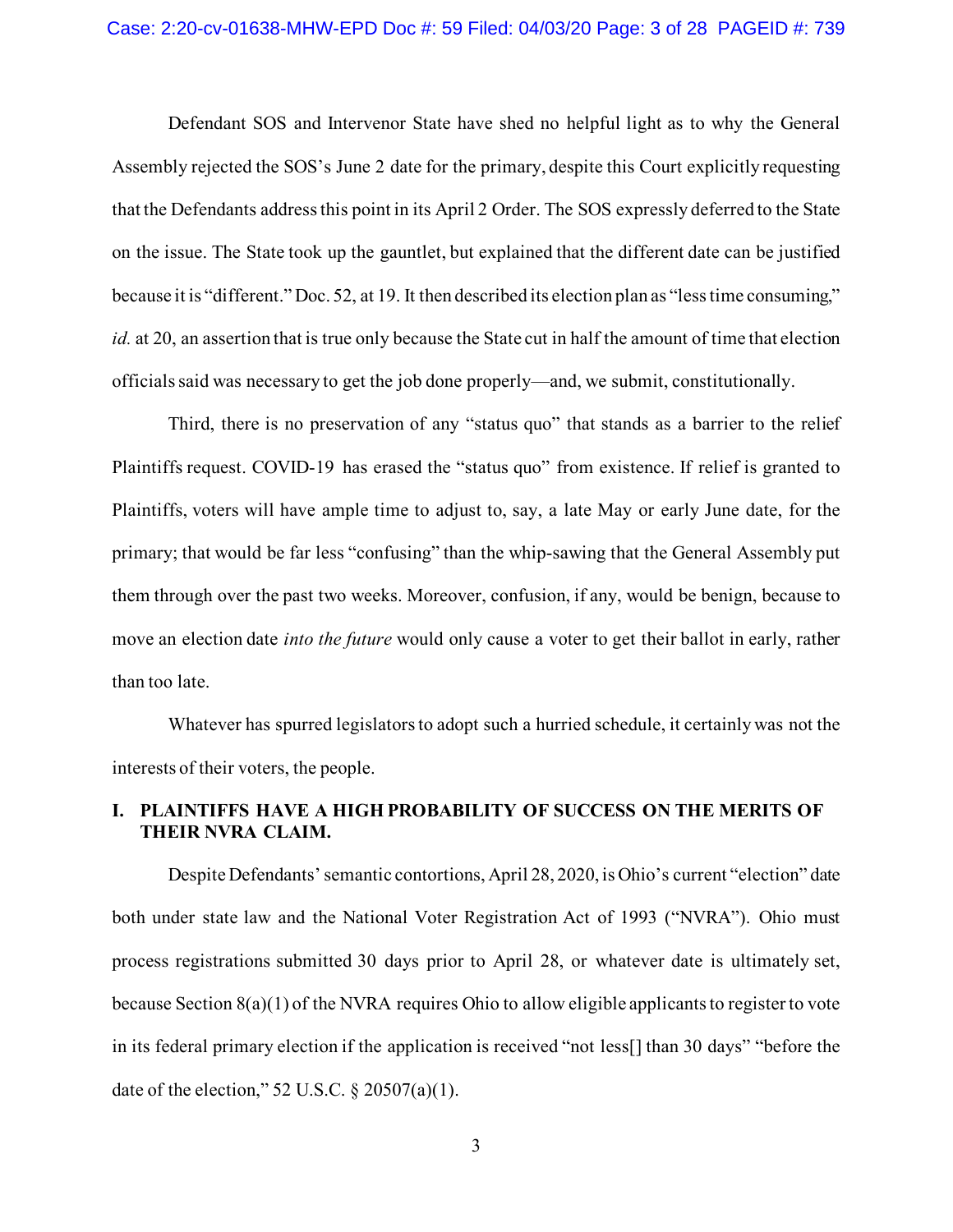#### **A. Ohio's election currently is set for April 28, 2020.**

The Defendants seek to avoid the clear requirements of the NVRA by playing word games. The SOS argues that the "election" was March 17, even though the State neither commenced nor concluded voting on that day, prohibited the *overwhelming majority* of its citizens from voting on that day,<sup>[1](#page-3-0)</sup> has not reviewed the few ballots submitted by that day, and elected no officeholders on that day.

Plaintiffs reiterate the straightforward idea that an "election" is the day on which citizens select individuals to hold public office.<sup>[2](#page-3-1)</sup> Here, the State's own laws establish Election Day as April 28, 2020—the day when ballots are due, and counting will begin. *See* H.B. 197, § (B)(1)-(2) (prohibiting all elections officials from counting or reporting any ballots cast until "7:30 p.m. on April 28, 2020"). H.B. 197 provides that elections officials shall complete the "unofficial count," "canvass of election returns," and other procedures for the federal primary "except that each deadline shall be calculated by adding 42 days" to the March 17 date. *Id.* § 32(G).

Ohio law defines these procedures in terms of their proximity to the Election Day. For example, the unofficial "count, in no event, shall be made later than twelve noon on *the day following the election*." Ohio Rev. Code Ann. § 3505.30 (emphasis added). Similarly, the board of elections "shall complete the canvass [of returns] not later than the twenty-first day *after the day of the election*." *Id.* § 3505.32 (emphasis added).

By extending all of these deadlines by 42 days, the State now treats April 28 as the election. Voting will overwhelmingly cease on April 28, counting of ballots will begin on April 28, and

<span id="page-3-0"></span><sup>1</sup> Per a brief submitted by the Secretary in the Ohio Supreme Court, "nearly 85% of voters still vote on election day." *See* Merit Br. of Respondent Ohio Secretary of State Frank LaRose, *State ex rel. Ohio Democratic Party v. LaRose*, No. 2020-0388, at 12 (Ohio Sup. Ct., filed Mar. 25, 2020).

<span id="page-3-1"></span><sup>2</sup> This is not only common sense, but also the literal definition. *See Elect*, American Heritage Dictionary of the English Language (5th ed. 2020) ("To select by vote for an office."); *Election, id.* ("The act or process of electing someone to fill an office or position" or "an instance of this.").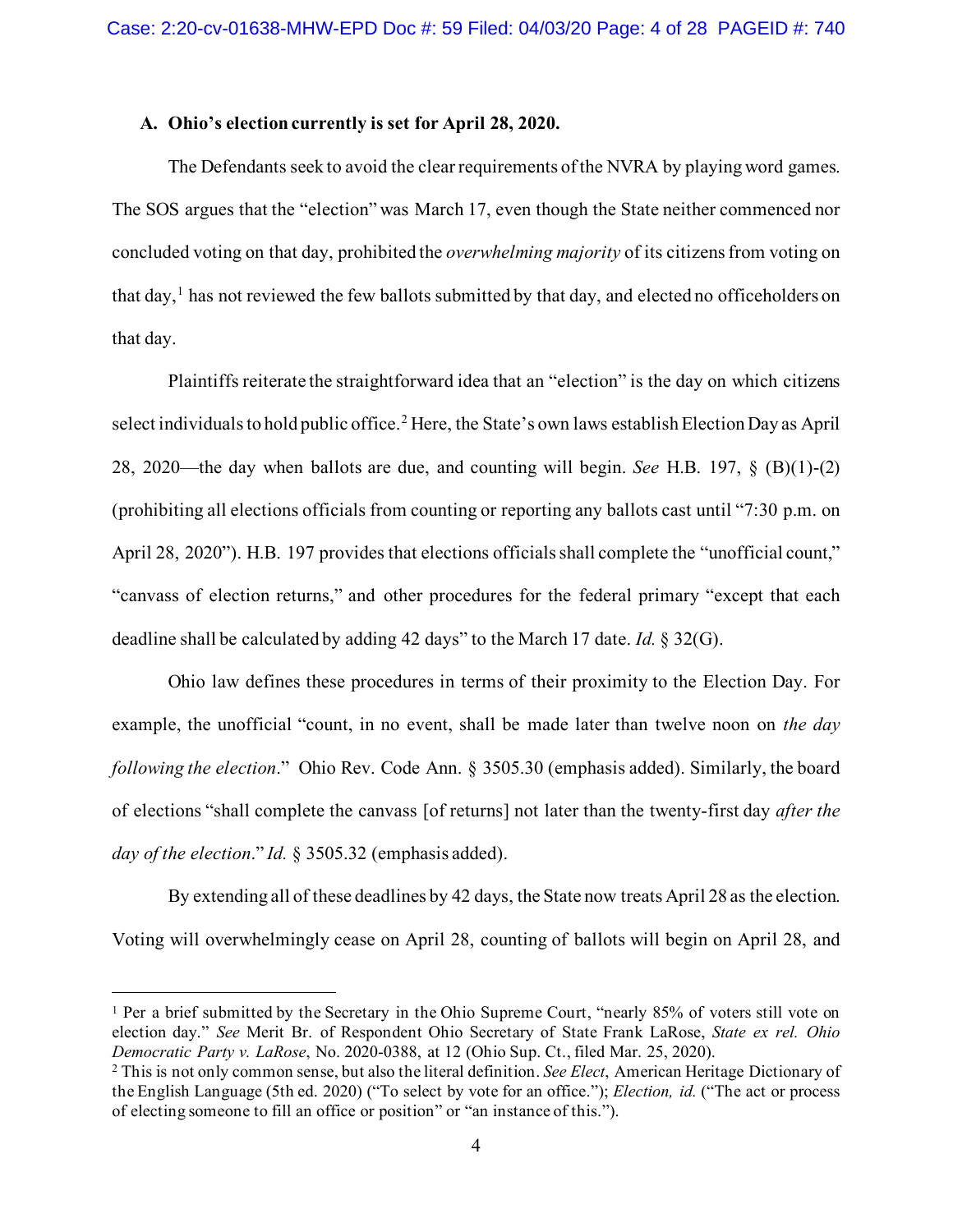officials will begin reporting results on April 28. Even H.B. 197 itself implies that April 28 is the election: it extends eligibility for "uniformed services and overseas" voters' ballots to May 8, 2020, H.B. 197, § 32(E)(3). These voters would certainly not have been prejudiced by the closure of physical polling places on March 17. Extending the deadline for them makes no sense unless the State views April 28 as Election Day.[3](#page-4-0)

Given that the State treats April 28, 2020, as the election date for every other relevant deadline, April 28 must also constitute Election Day for the procedure of registration. The fact that no Defendant has even tried to offer a practical reason for treating registration differently from these other deadlines only highlights the absurdity of their position.

<span id="page-4-0"></span><sup>3</sup> H.B. 197 also treats April 28 as Election Day in other ways. For example, H.B. 197 sets the deadline for submitting absentee ballot applications as noon on April 25 (the Saturday preceding the election), except for those disabled and confined voters who qualify to request a ballot up to 3 p.m. on April 28 pursuant to Section 3509.08 of the Ohio Revised Code. H.B. 197, § 32(C)(3). H.B. 197 also requires absentee ballots be postmarked, if mailed, "on or before April 27" and received "not later than May 8," or returned "at the office of the appropriate board of elections not later than 7:30 p.m. on April 28," *id.* § 32(E)(2), and it requires that people eligible to vote in person be permitted to cast a ballot so long as they are in line by 7:30 p.m. on April 28, *id.* § 32(D). These are the rules applied to Election Day in Ohio. *See, e.g.*, Ohio Rev. Code Ann. § 3509.03(D) (noting that the deadline for applying for an absentee ballot is "not later than twelve noon on the third day before the day of the election at which the ballots are or be voted"); *id.*  § 3509.08(B) (noting that the regular absentee ballot request deadline is extended for "any qualified elector who is unable to travel to the voting booth in the elector's precinct *on the day of any general, special, or primary election*" until "three p.m. *on the day of the election*") (emphasis added); *id.* § 3509.05(B)(1) (noting that absentee ballots sent via mail will be counted if they are "postmarked prior to the day of the election" and "delivered to the director *prior to the eleventh day* a*fter the election*") (emphasis added); *id.*  § 3509.05(A) (noting absentee ballots not delivered by mail must be "delivered to the director not later than close of polls on *election day*") (emphasis added); *id.* § 3501.32 (noting that "on the day of the election the polls . . . shall be closed . . . at seven-thirty p.m., unless there are voters waiting in line to cast their ballots, in which case the polls shall be kept open until such waiting voters have voted"); *see also* Ohio Sec'y of State, *Election Official Manual*, ch. 6, 5-5 ("If an absentee ballot does not have a postmark, it must be received by the board of elections *no later than 7:30 p.m. on Election Day*.") (emphasis added). Finally, H.B. 197, § 32(E)(3) provides that mail ballots cast by military and overseas voters pursuant to the Uniformed and Overseas Citizens Absentee Voting Act, ("UOVACA") received by the board of election after 7:30 p.m. on April 28, 2020, and not later than May 8, 2020, are eligible to be counted "if they were submitted for mailing not later than 12:01 a.m. at the place where the voter completed the ballots on April 28, 2020, regardless of whether the ballots are postmarked." These categories of voters would have been able to cast their votes by mail before March 17, and would not have been affected by the State's prohibition on in-person voting that day. If the election date were truly March 17, then there would be no reason for the state to extend Election Day to UOCAVA voters. The fact that it did so reinforces that Mach 17 was not Election Day.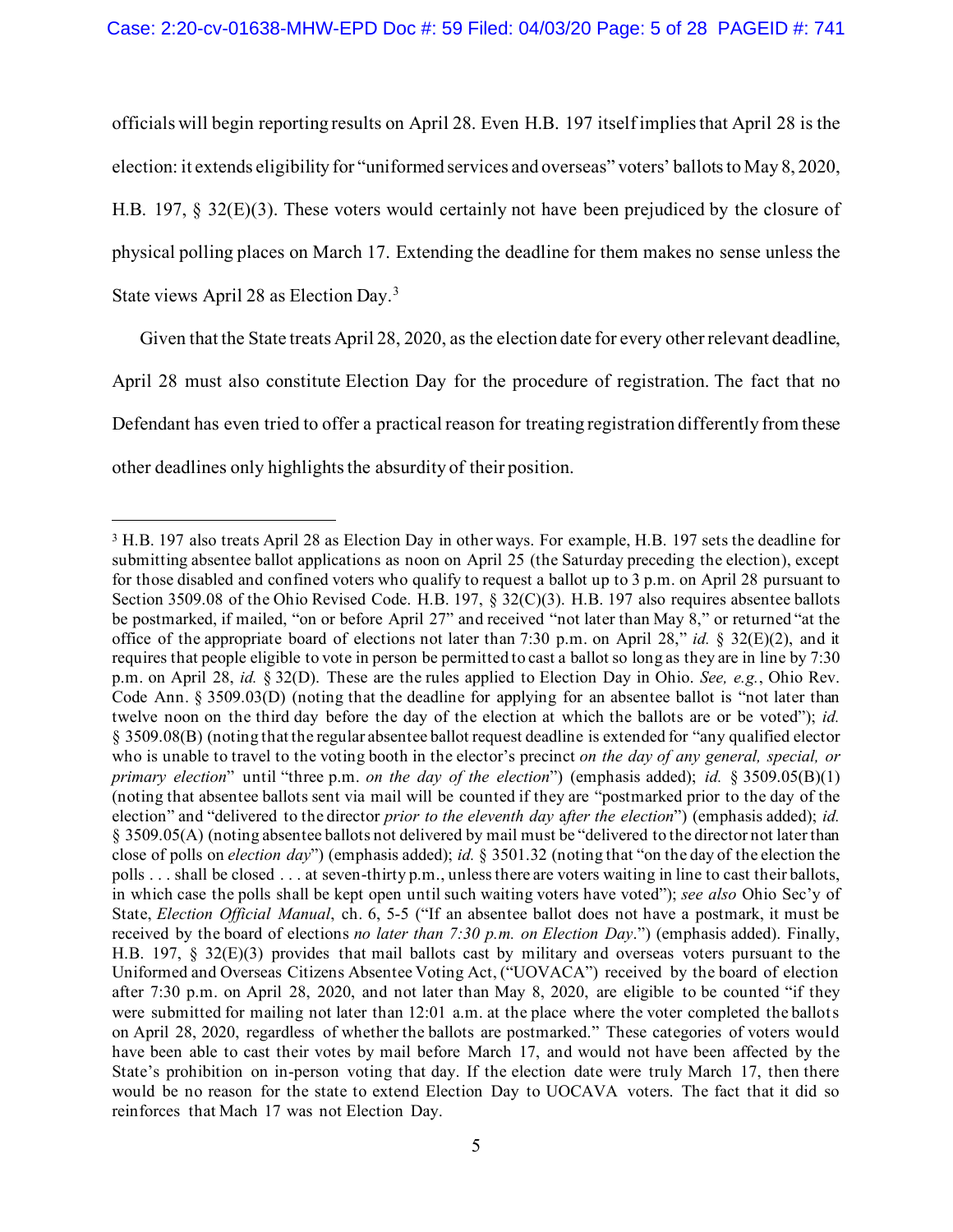# **B. The NVRA Requires the Election be Interpreted as April 28, or Whatever Date Is Eventually Used for the 2020 Primary Election.**

The NVRA demands this Court adopt Plaintiffs' interpretation. Congress's authority to regulate federal elections under the Elections Clause, U.S. Const. art., I § 4, supersedes the states' power to regulate their elections, and the NVRA is a valid exercise of this authority. *See Arizona v. Inter Tribal Council of Ariz., Inc.*, 570 U.S. 1, 9 (2013); *League of Women Voters of United States v. Newby*, 838 F.3d 1, 4 (D.C. Cir. 2016). No party disputes this. Nor does any party dispute that the NVRA was designed to "increase the number of eligible citizens who register to vote in elections for Federal office." 52 U.S.C. § 20501(b)(1).

In light of the NVRA's superseding authority and its explicit purpose to increase registration, the Sixth Circuit has indicated that courts should not defer to narrowly construed, state-law election terms when adjudicating alleged NVRA violations because allowing states to impose crimped state-law definitions would "frustrate the NVRA's purpose" and let states "completely ignore . . . the NVRA." *U.S. Student Ass'n Found. v. Land*, 546 F.3d 373, 383 (6th Cir. 2008).

Defendants now seek to do exactly that, by proffering a narrow state-law definition of "election" with no explanation of how that definition comports with the NVRA's structure or purpose, or even other aspects of state law. Despite Plaintiffs' previous explanation of this point, *see* Plaintiffs' Memorandum in Support of a Temporary Restraining Order, Doc. 4 at 14-15, no Defendant rejects the applicability of *Land*, nor attempts to square Ohio's *70-day* prohibition on registration with the NVRA's requirement to allow registration up to 30 days before an election. *See* Defendant State of Ohio's Opposition, Doc. 52; Defendant LaRose's Memorandum in Opposition, Doc. 44; Intervenor-Defendant Ohio Republican Party's Memorandum, Doc. 43 (all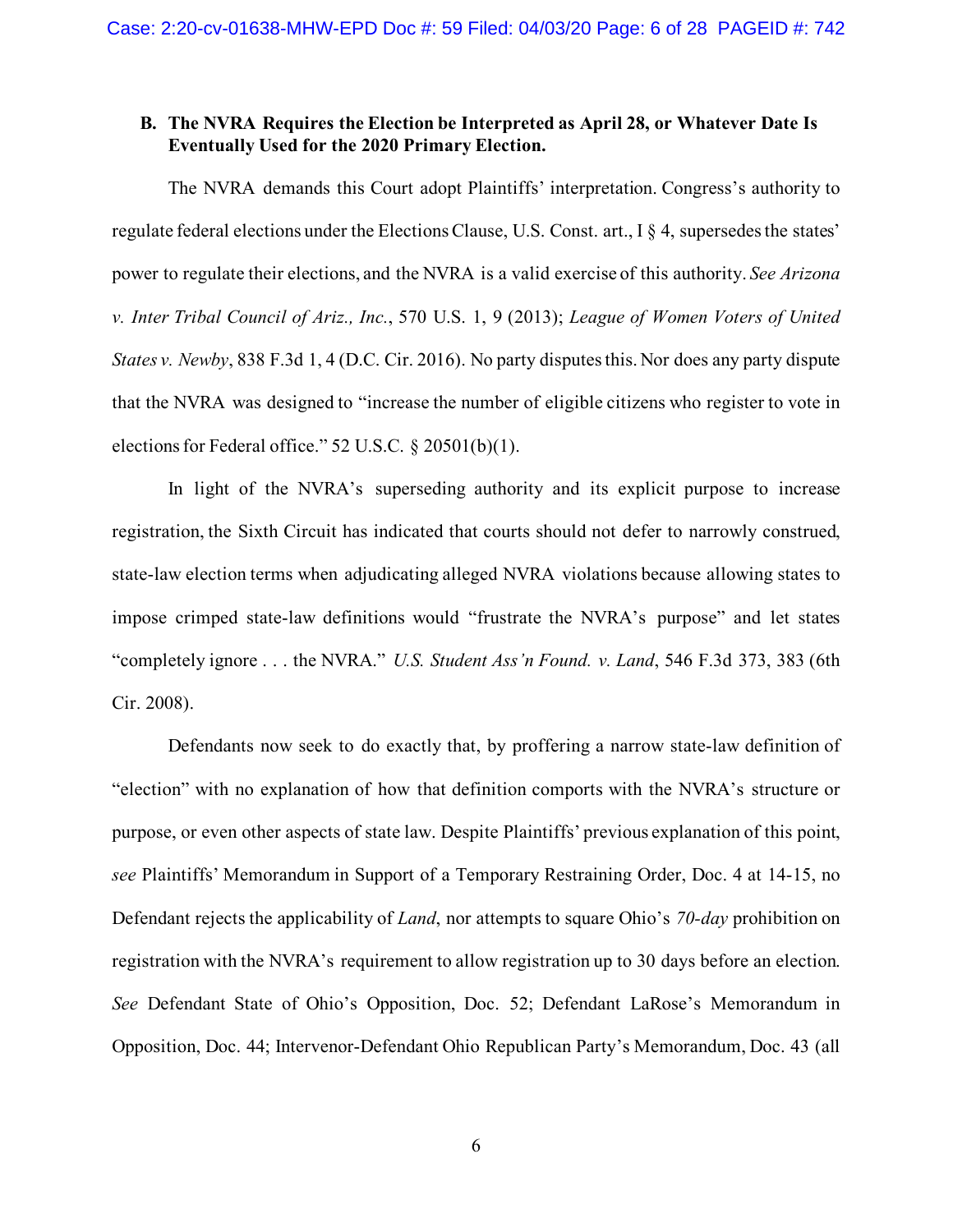omitting any discussion of *Land*). Nor can they. The NVRA is clear: the election is April 28, 2020. Otherwise, the State would frustrate the NVRA's purpose of maximizing registrations.

Defendants' implicit tautology—that an election is whatever day state law says because state law says it—would admit absurd scenarios like barring new registrations for a *full six months* by articulating a supposed *de jure* primary "election" on February 1 and then moving the *de facto* election to August 1. This would nullify the NVRA's promise of voter registration protection.

#### **C. Attempts to distinguish or distort precedent are incorrect or inapposite.**

Defendants attempt to cast and recast various precedents to suit their needs. These attempts are unavailing.

First, Plaintiffs cited *Georgia State Conference of the NAACP v. Kemp* and *Arizona Democratic Party v. Reagan* for the proposition that courts "find the NVRA violated where state registration deadlines extend more than thirty days before an election." Doc. 4, at 14. Defendant LaRose asserts that *Kemp* does not support this proposition, Doc. 44 at 17, but the *Kemp* court in fact found a likely violation of Section 8(a)(1) of the NVRA and granted a preliminary injunction. *See Kemp for Georgia*, No. 1:17-CV-1397, 2018 WL 2271244, at \*1 (N.D. Ga. Apr. 11, 2018) (reciting these facts). No final merits ruling was issued only because the parties settled in a consent decree that recapitulated the NVRA's 30-day registration deadline. *Kemp*, No. 1:17-cv-1397 (N.D. Ga. Oct. 17, 2017), Consent Decree, ECF No. 42, at \*2–3; *see also* Defendant State's Brief, Doc. 52, at 12 (indicating Georgia's deadline violated the NVRA because its election fell within the NVRA's definition of election).

Second, Defendant State attempts to distinguish *Reagan* as "inapposite" only to recognize that the state "close[d] its registration deadline one day early" and "[t]he Court ruled that" this "technically violated the NVRA." Doc. 40-1 at 12. While *Reagan* may not have defined "election,"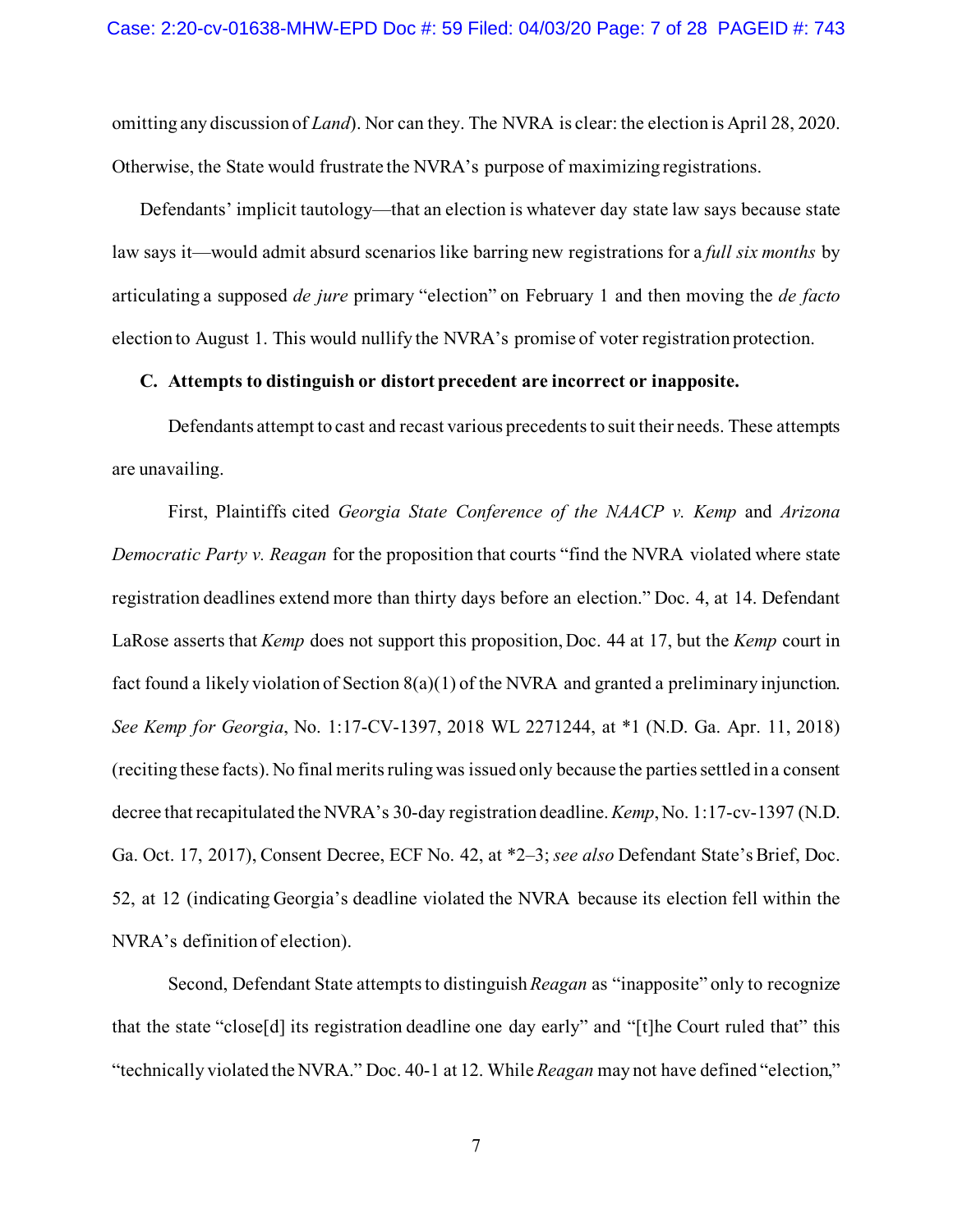it demonstrates that the NVRA prohibits a deadline even one day too early, to say nothing of Ohio's deadline 40 days too early.

Third, Defendant State points to New York's laws affecting its registration deadline after it postponed its primary in the wake of the September 11, 2001, attacks. Doc. 40-1 at 11-12. But the scheme is inapposite: no Court ever reviewed those laws' validity under Section 8 of the NVRA.[4](#page-7-0)

As the NVRA, precedent, common sense, and Ohio's own statutory scheme all indicate, the election is on April 28, 2020.

# **II. PLAINTIFFS HAVE A PROBABILITY OF SUCCESS ON THEIR CONSTITUTIONAL CLAIMS**

### **A. The Burdens Fall More Heavily in this Case than in** *Mays* **or** *Obama for America.*

The burdens in this case fall heavily on all voters in Ohio who had not voted by March 16. The State's argument that Plaintiffs' opportunities to vote early "before March 17" factors into "an even lower burden," State Br. at 15, than in *Mays v. LaRose*, 951 F.3d 775 (6th Cir. 2020), is disingenuous. This Court need not take Plaintiffs' word. It can take the word of the SOS himself, who, in his reply brief filed with the Sixth Circuit in *Mays v. Larose*, explained the circumstances in which election law restrictions may be described as "severe." In responding to the *Mays* plaintiffs' argument that, if the SOS were right, he could be free to abolish Election Day voting, without warning, the day before polls were to open, the SOS objected to the mere suggestion:

The Secretary has never made so extreme an argument. His point is, and always has been, that Ohio does not "outright deny" anyone the right to vote, since everyone affected by the Saturday-noon deadline can plan ahead and vote early if they fear being unavailable on Election Day. *That logic would not extend to a case in which* 

<span id="page-7-0"></span><sup>4</sup> Similarly, Defendant State's hypothetical that a one-hour extension at polling place would require a corresponding one-hour shift in registration deadlines is incorrect for the simple reason that the NVRA counts in terms of days, not hours. *See* 52 U.S.C. § 20501(a)(1) (mandating registration applications be accepted not less than "30 days" "before the date of an election"). Even if this hypothetical close case of minutes or hours mattered, this Court need not consider it in the context of Ohio's vast, 70-day deadline.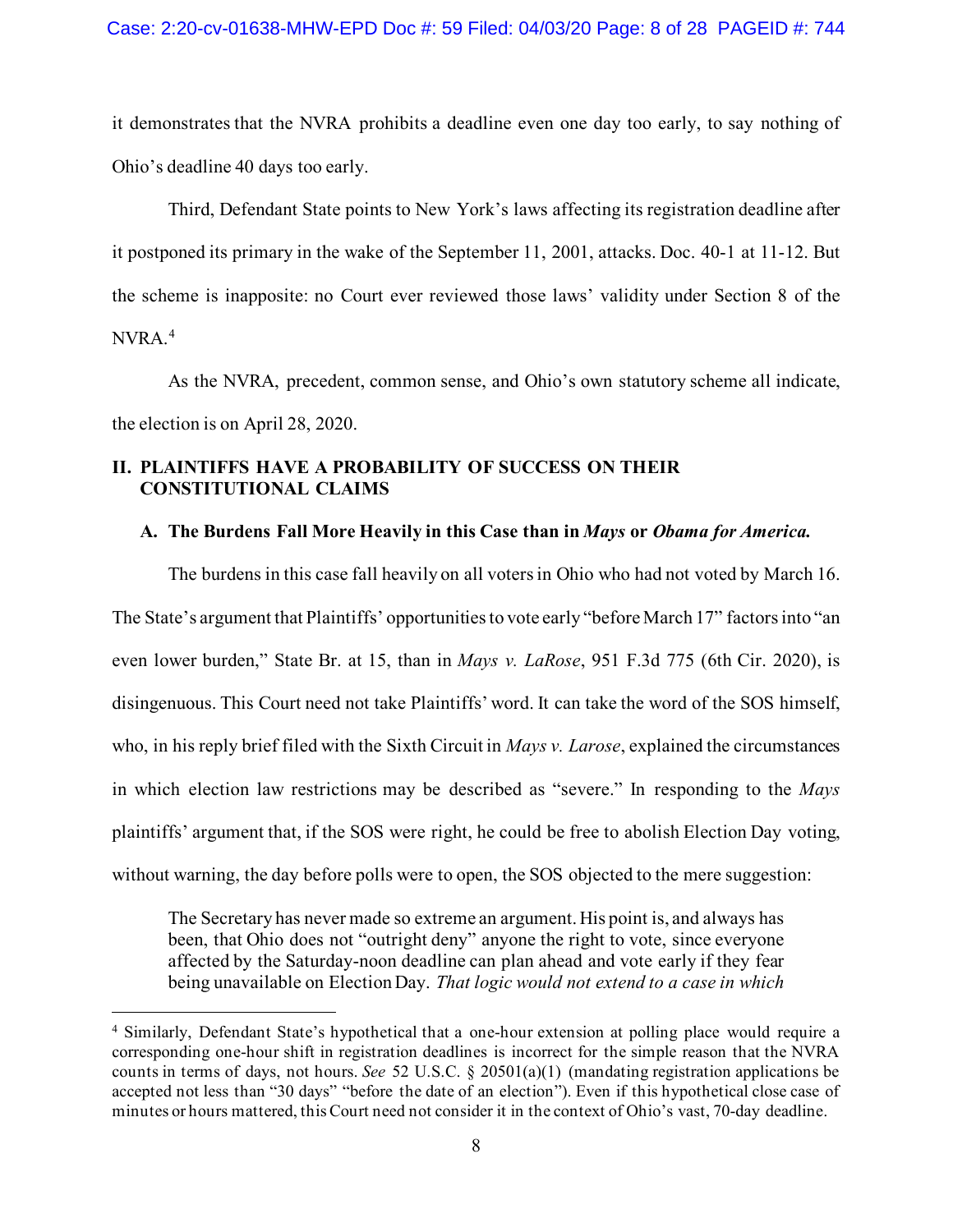*the State changed the rules midstream, abolishing Election Day only once it was*  too late to vote early. By denying voters any notice of the change in rules until it *was too late to comply, the State would "virtual[ly] exclu[de]" anyone who relied on those rules from voting, severely burdening the right to vote.*

SOS Reply Br., *Mays v. LaRose*, No. 19-4112, Doc. 35, at 11 (Exh. 1 hereto) (citation omitted) (emphasis added).

That is precisely what happened here. Unlike the plaintiffs in *Mays*, Plaintiffs here did not have notice of the "change in rules until it was too late to comply." Plaintiffs did not know that they had to vote earlier in order to avoid the changes in the rules. Thus, under the SOS's own reasoning, if those changes threaten Plaintiffs' exercise of their franchise, as it does here, the burden is "severe."

These burdens fall much heavier and wider than those in in *Mays*. The burdens in this case are also much more severe than those in *Obama for America v. Husted*, 697 F. 3d 423 (6th Cir. 2012), where the Sixth Circuit considered the cut-back of three days of early voting as "not severe," but above "slight." 697 F.3d at 433.

#### **B. Defendants Ignore the Cumulative Impact of the Burdens on Voters.**

Both the State and the SOS attempt to dilute the collective effect of H.B. 197's burdens by parsing each particular aspect of them independently of each other. In doing so, they miss the big picture: the State's multi-step, complex, vote-by-mail-only process which election officials and voters must complete in less than a four-week period leading up to April 28, against the backdrop of the greatest public health crisis this country has faced in over a century.[5](#page-8-0) *See [Clingman v.](http://www.westlaw.com/Link/Document/FullText?findType=Y&serNum=2006651964&pubNum=0000780&originatingDoc=Ia20f72107a3711e6b8b9e1ce282dafae&refType=RP&fi=co_pp_sp_780_607&originationContext=document&vr=3.0&rs=cblt1.0&transitionType=DocumentItem&contextData=(sc.Keycite)#co_pp_sp_780_607)  Beaver*[, 544 U.S. 581, 607–08](http://www.westlaw.com/Link/Document/FullText?findType=Y&serNum=2006651964&pubNum=0000780&originatingDoc=Ia20f72107a3711e6b8b9e1ce282dafae&refType=RP&fi=co_pp_sp_780_607&originationContext=document&vr=3.0&rs=cblt1.0&transitionType=DocumentItem&contextData=(sc.Keycite)#co_pp_sp_780_607) (2005) ("panoply" of burdens should be viewed together in right-

<span id="page-8-0"></span><sup>5</sup> Defendants suggest Plaintiffs exaggerate the extent of this multi-stage process, Doc. 52 at 15, but the SOS's own fact witness describes the relief requested by the Ohio Democratic Party—which skips the initial postcard and instead would send every voter an absentee ballot application, so is in fact more streamlined—as a nine-stage process, with seven of the nine stages essentially identical to the process laid out in H.B. 197. Grandjean Decl., Doc. 44-2, ¶ 35.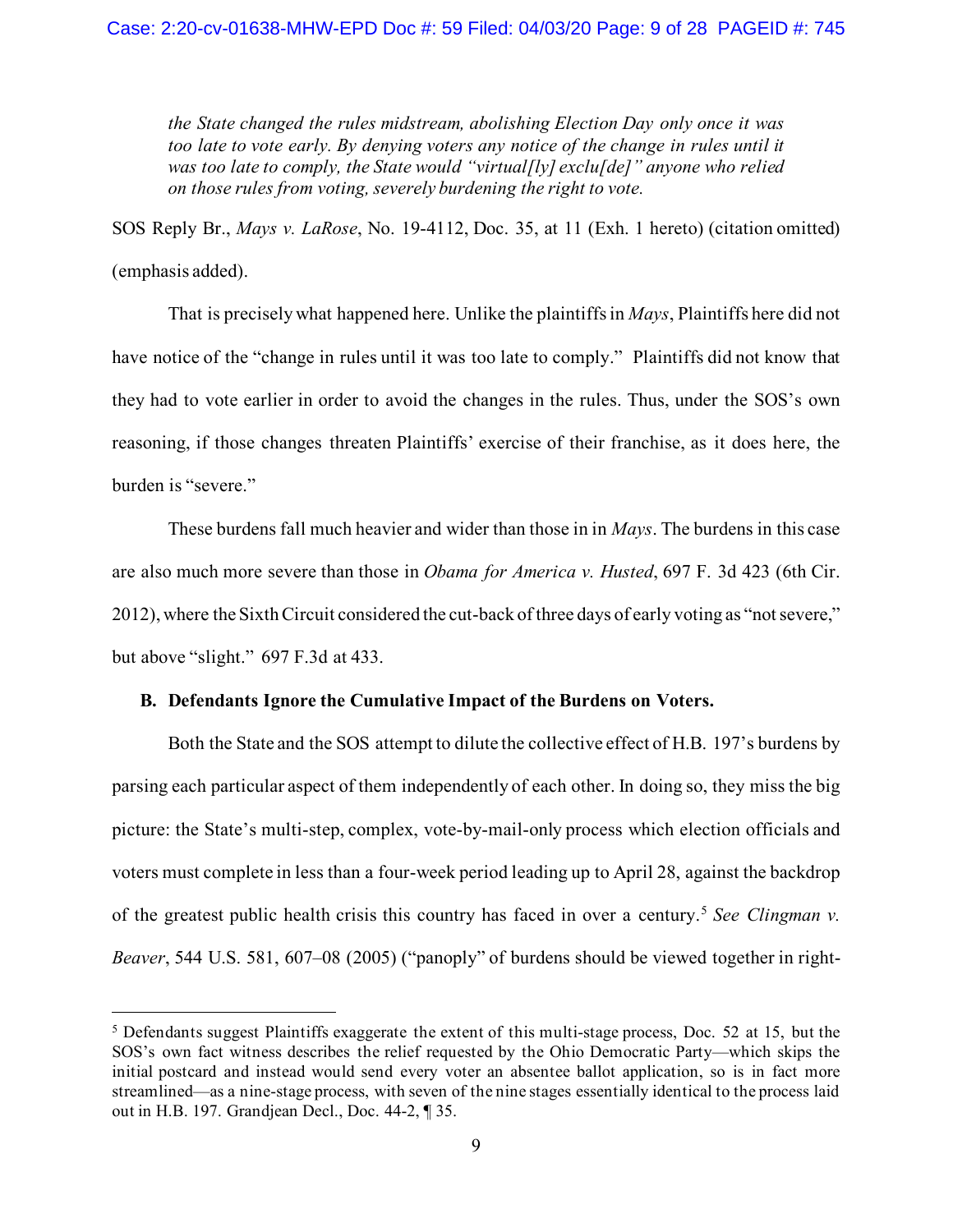#### Case: 2:20-cv-01638-MHW-EPD Doc #: 59 Filed: 04/03/20 Page: 10 of 28 PAGEID #: 746

to-vote case). The Sixth Circuit has held that while certain "requirements may only impose a reasonable burden on constitutional rights," the proper analysis looks at "the combination of these laws," which taken together can constitute "a severe burden." *Libertarian Party of Ohio v. Blackwell*, 462 F.3d 579, 595 (6th Cir. 2006). [6](#page-9-0)

Although Defendants criticize Plaintiffs' fears as speculative, Plaintiffs have supported their claims with detailed declarations as to the problems voters have already experienced and why it is likely that they will experience similar problems in the 25 days left before the primary election date. Indeed, Defendant LaRose's *own declarant* indicates boards of elections may be even *less equipped now* than they were when they first said April 28 was infeasible because they are now "operating without full staffs" "[d]ue to COVID-19." Grandjean Decl., Doc. 44-2, ¶ 9. If anything is "speculative," it is the State's wishful thinking that it can hold a fair, inclusive, and constitutional election on April 28 that allows all those who wish to vote to participate.

Theoretically, as the State would have it, a voter need not wait to receive the SOS's postcard to begin the absentee-ballot voting process, Doc. 52, at 15. Instead, the voter might independently request an absentee ballot. This ignores the reality that many voters do not today know that they have to request an absentee ballot: Plaintiffs have fielded calls from voters who believe that their boards of elections will automatically mail out ballots to them. Ex. 2, Suppl. Miller Decl.  $\P$  2, 4. Next, in the State's imagination, if a voter cannot download and print an absentee ballot application, the voter could call their potentially understaffed board of election to request an application (State Br. at 16), or perhaps write down "all the information that must be

<span id="page-9-0"></span><sup>6</sup> *See also Libertarian Party of Ohio v. Husted*, No. 2:13-cv-953, 2015 WL 12967768, at \*9 (S.D. Ohio Mar. 16, 2015) (holding that the "aggregate effect" of election law requirements "severely burdened associational rights"); *Am. Ass'n of People with Disabilities*, 690 F. Supp. 2d at 1219–20 (holding the court "must address the burdens the law poses collectively" as it cannot "parse out" the requirements that "in the aggregate impose an undue burden").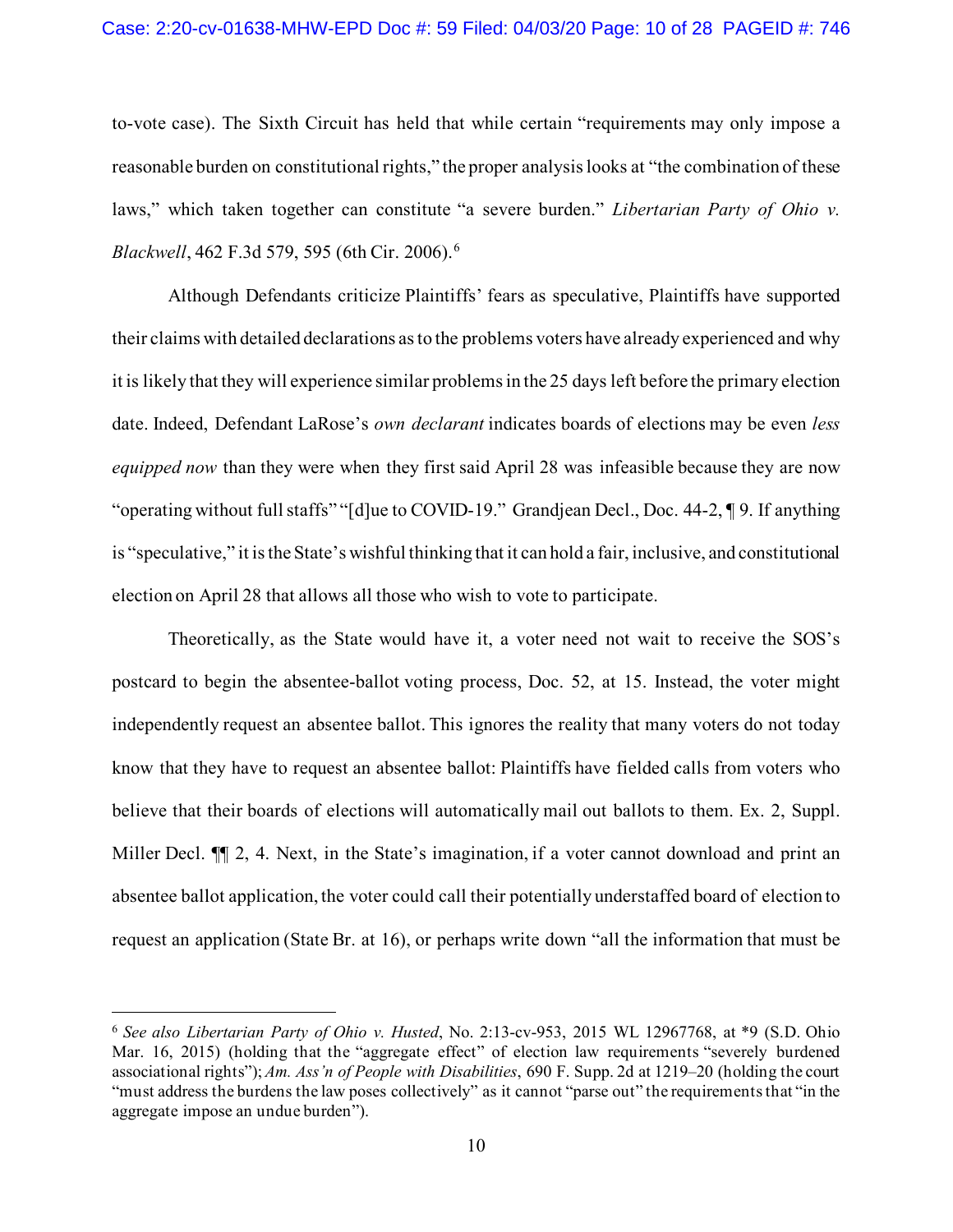included" in an application (without mistake), and mail it to their board, *id*. [7](#page-10-0) Then, in order to mail the absentee ballot application, the voter, who is unlikely to have postage at home, would either have to order stamps online and wait as long as a week for them to arrive, or go outside—against a stay-at-home order—to buy stamps "at post offices, shipping centers, supply stores, grocery stores, and ATMs." State Br. at 17. Then, the State assumes that, in this new COVID-19 universe, the boards of election and the post offices would work with precision to ensure that every absentee ballot application is processed immediately, every absentee ballot is mailed out, and every absentee ballot is mailed back and received in the 25 days left before Election Day,<sup>[8](#page-10-1)</sup> despite postal workers and election officials being taken sick, despite stay-at-home orders, despite print shops that sell postage being closed, and despite voters' fears that they cannot leave their homes. Voters' constitutional rights should not be made contingent on such an absurd chain of speculative fantasy. And, most important: what is the State's possible justification for burdening voters with such a cumbersome, time consuming process within this 25-day period in the middle of this public health crisis?

### **C. The Defendants Do Not Sufficiently Justify the Burdens Imposed.**

<span id="page-10-1"></span><span id="page-10-0"></span><sup>7</sup> It should also be noted that the idea that a voter can write down the information on a piece of paper and submit it to request an absentee ballot, rather than using the absentee ballot application is not a new accommodation the Secretary has made to address the present circumstances—rather this is provided for in the Ohio Revised Code and had been the rule for years, *See* Ohio Rev. Code Ann. § 3509.03(B) (noting that an "application need not be in any particular form" but needs to contain the information outlined on the absentee ballot application). None of the Defendants indicated how frequently electors have submitted handwritten absentee ballot applications or how frequently there are deficiencies in those applications. <sup>8</sup> Secretary LaRose estimated, on March 25, that "it is expected that the[] postcards [H.B. 197 requires be sent] will reach registered voters in the second week of April." Press Release, LaRose Issues Statement on Legislation Finalizing Ohio's Primary, Mar. 25, 2020, [https://www.sos.state.oh.us/media-center/press](https://www.sos.state.oh.us/media-center/press-releases/2020/2020-03-25/)[releases/2020/2020-03-25/;](https://www.sos.state.oh.us/media-center/press-releases/2020/2020-03-25/) *see also* H.B. 197, § 32(C)(2) (noting that the postcards are being sent to each registered elector "notify[] the elector of the methods by which the elector may obtain an application for absent voter's ballots, the procedures and deadlines to apply for absent voter's ballots . . ., and the procedures and deadline to return voted ballots to the office of the board of elections"). This would be the first of many mailings. And, as the Ohio Association of Election Officials noted, "[t]he postal service advises that it takes 3-5 days for mail to reach its destination," Doc. 4-5, at 1. All this is assuming that operations proceed as they do in normal circumstances.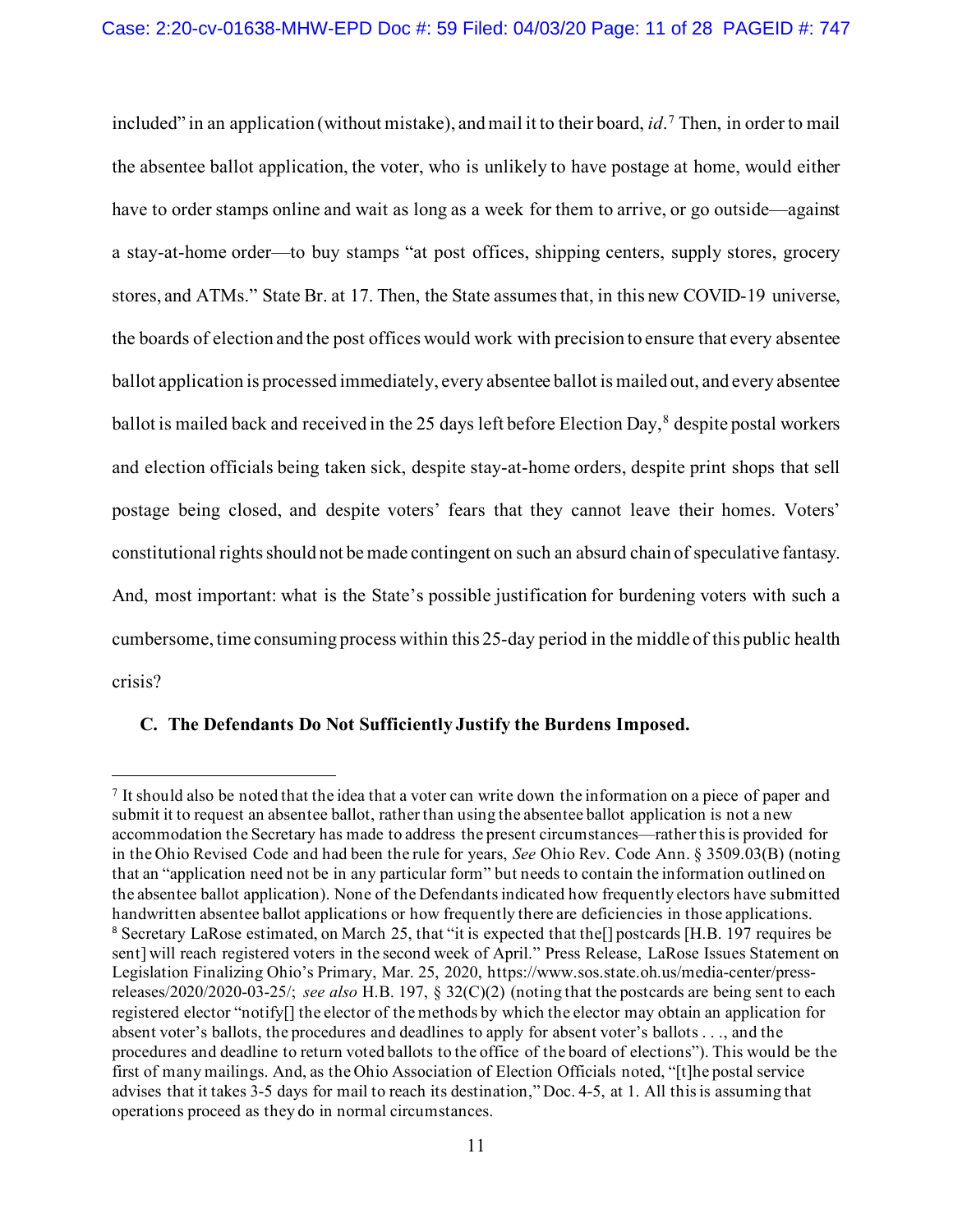These severe burdens must be justified by a compelling state interest to survive the appropriate application of strict scrutiny. Even in *Mays* and *Obama*, where the court characterized the burdens as "moderate" (in *Mays*) or somewhere between "slight" and "not severe" (in *Obama*), the Sixth Circuit held the state to proof that its precise interests were at least "necessary" to burden the plaintiffs' rights. *Obama*, 697 F.3d at 433; *Mays*, 951 F.3d at 784. Neither the State nor the SOS has demonstrated any such necessity for the burdens here.

First and most important, neither the State nor the SOS has explained why it was "necessary" for the General Assembly to set April 28 as the primary day, despite warnings from both the SOS and county election officials that it would be difficult, if not impossible to prepare for the election on that day.<sup>[9](#page-11-0)</sup> The compressed schedule required by an April 28 election actually undermines the interests the State articulates at pages 18-19 of its brief. Far from "minimizing disorder and easing the burdens on the boards of elections," the timeline set by H.B. 197 puts incredible pressure of elections officials, as they themselves noted in objecting to the infeasibility of the April 28 date. Doc. 52 at 18. The State also claims an interest in "concluding the March 17 primary as expeditiously as possible, while ensuring that everyone who was eligible to vote on March 17 can vote." *Id.* at 19. There can be no interest in disenfranchising those eligible to register and vote in the rescheduled primary under the NVRA. Moreover, the current timely will not ensure all eligible voters can vote, because it is too constricted for elections officials and the Post Office to ensure mail ballots are available in time to be cast.

<span id="page-11-0"></span><sup>9</sup> Defendants briefs emphasize that H.B. 197 was passed unanimously. However, that the General Assembly unanimously adopted the new election date does not fill the gap in explaining why it did so. Indeed, members of the General Assembly are themselves on the primary ballot, and closing the election process as quickly as possible may have been seen as in the self-interest of persons on both sides of the aisle. In addition, the election change was just one part of an overall coronavirus package with urgently needed relief for the state, and even legislators with strong misgivings about the election provisions would have been hard-pressed to cast a "nay" vote in these circumstances.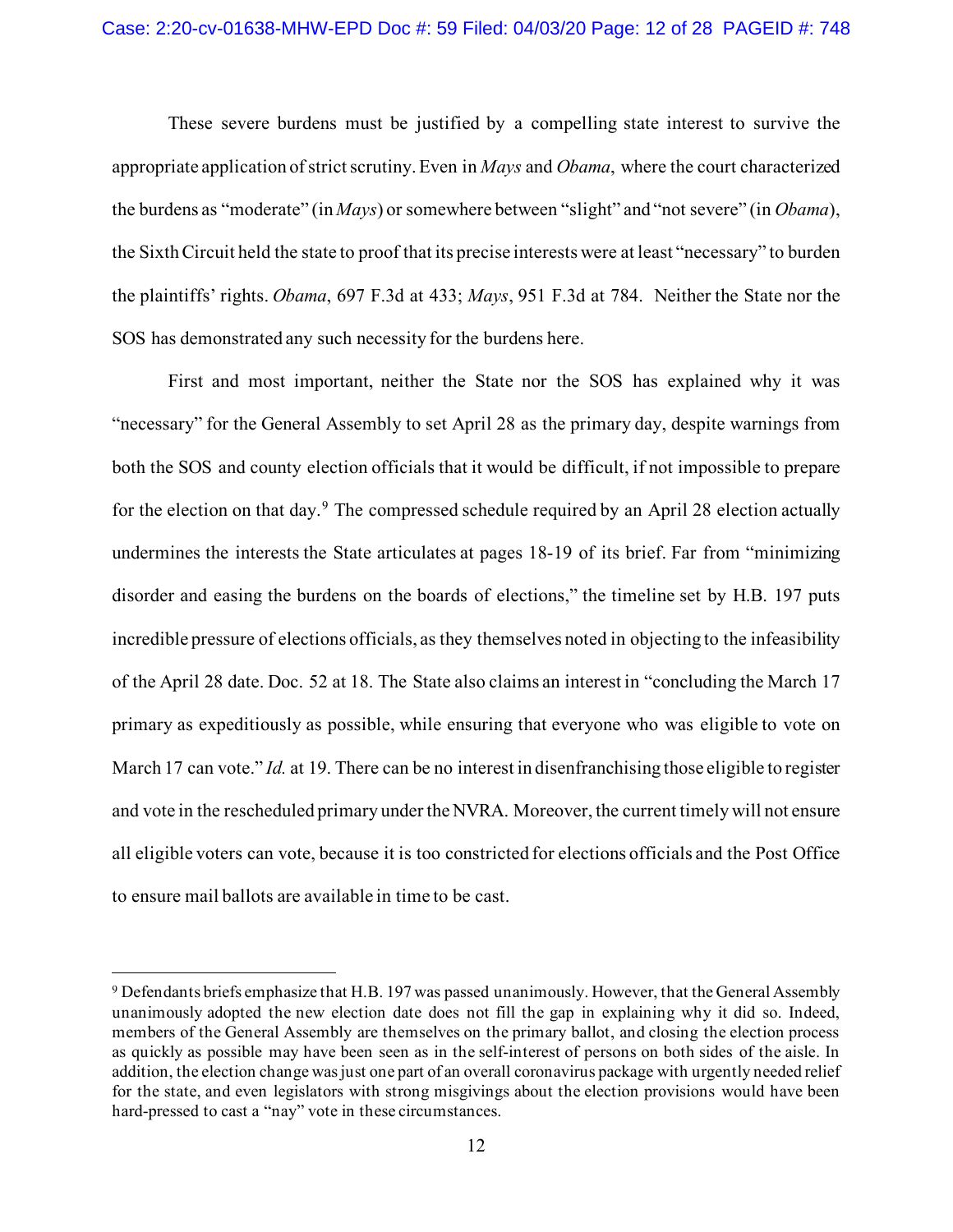Despite this Court expressly asking the SOS and the State to address the issue of why the General Assembly chose April 28 as the primary day over the SOS's set date of June 2, neither party did so. The SOS expressly "defer[red] to the Intervener, the State of Ohio, for an express response to this Court's order to describe the State's interests in implementing the aspects of H.B. 197 pertaining to the election," Doc. 52 at 11.

The State failed to respond to this subject in its brief. Certainly, the State purported to respond, State Br. at 18–19 n. 12, but its explanation reduces to the fact that the General Assembly's plan and the SOS's plan were "fundamentally different." *Id*. at 19. The SOS's plan, while not perfect, would have at least placed an absentee ballot application in the hands of every voter who had not yet voted. LaRose Letter to Legislators, Doc, 4-4. The General Assembly's plan instead places the burden on the voter to ask for the application, increases the number of mailings, and more than halves the time to get all of this done.

That the State self-servingly describes this as "more streamlined, and less time consuming" is neither completely true nor sufficient justification. *Id.* at 20. Mere administrative convenience cannot justify abrogating the fundamental right to vote. *See, e.g.*, *Fla. Democratic Party v. Scott*, 215 F. Supp. 3d 1250, 1258 (N.D. Fla. 2016) ("it would be nonsensical" to prioritize legislative deadlines, set for convenience, over the fundamental right to vote); *Carrington v. Rash*, 380 U.S. 89, 96 (1965) ("States may not casually deprive a class of individuals of the right to vote because of some remote administrative benefit to the State."). It is a fortiori "less time consuming" only because the General Assembly set a much earlier primary date than did the SOS, making it immeasurably more difficult to complete all necessary actions in the time allotted . And it is not "more streamlined," unless the State is counting on its process to reduce voter turnout.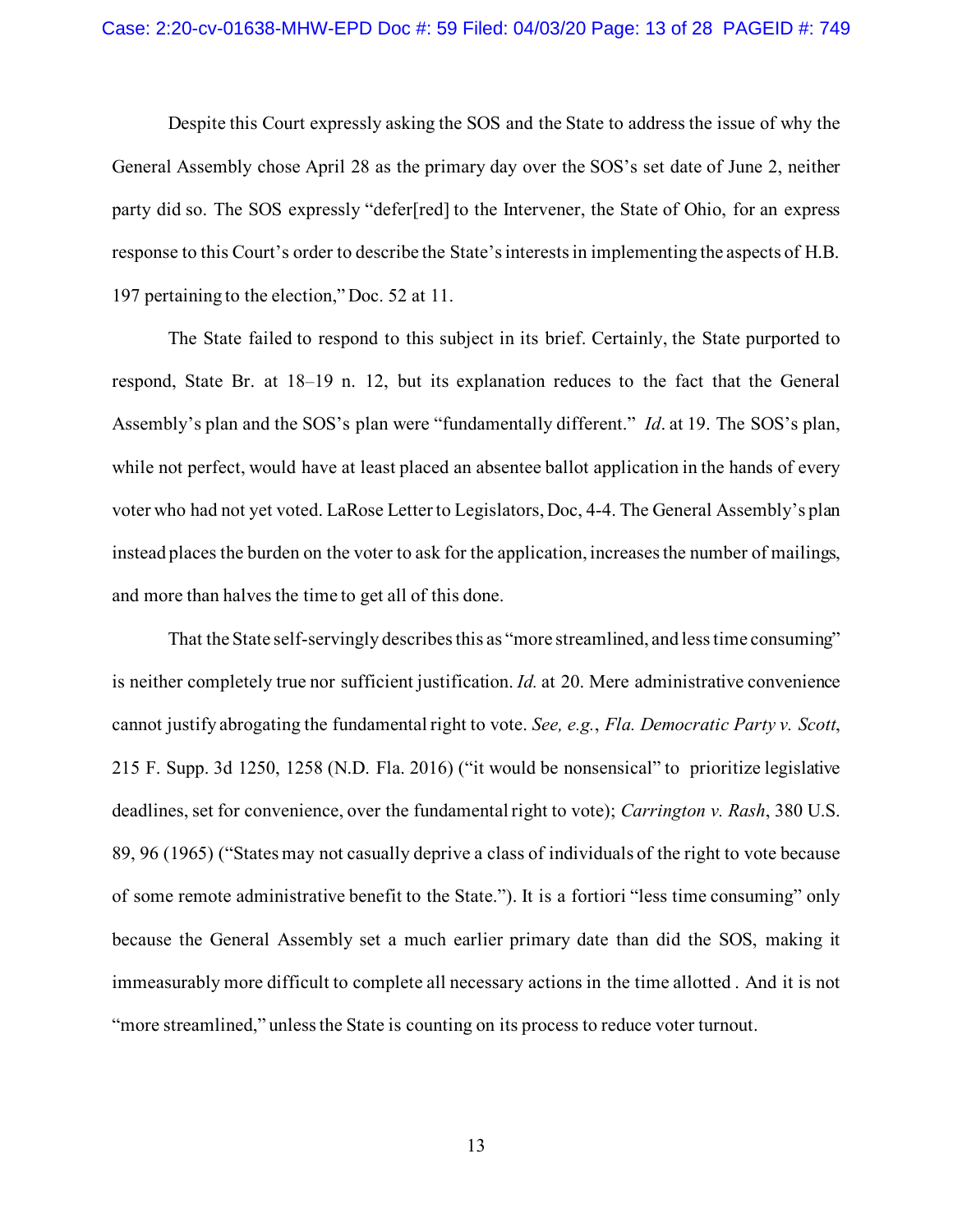Creating a more burdensome, "less time consuming" process is, in fact, at the core of the loss of the right to vote. It is common sense that the more steps that a voter is required to take in order to vote, the less likely it is that the voter will vote. Sending the voter a ballot without the need for an application—as is done by every vote-by-mail state that requires voters to register insures that the greatest number of voters will vote. Adding a step of first sending every voter an application directly reduces somewhat the odds that the voter will vote. Adding a third step of first sending the voter a postcard, informing the voter that they must ask for an application in order to get a ballot reduces the odds even more. And it is this last option that the State—without justification—chose to implement. These burdens are compounded by the State's constitutional error in forcing the voter to take all of these steps in an unconscionably short period of time, under the circumstances of the current public health crisis. [10](#page-13-0) That is the essence of Plaintiffs' constitutional claim.

### **D. Defendants' and Amici's Criticisms of the Requested Relief Either Misconstrue the Requests or Are Easily Dismissed.**

The relief sought by Plaintiffs has been misconstrued in multiple briefs filed in this case. Plaintiffs' requested relief seeks to effectuate the State's move toward a predominately vote-by-

<span id="page-13-0"></span><sup>&</sup>lt;sup>10</sup> Other states that have moved to virtually all mail elections have given themselves more time or sped up the process of getting ballots into the hands of voters. For example, on March 24, Nevada announced that it would conduct its June 9 primary primarily by mail and that it would send absentee ballots directly to all registered voters. Press Release, *Secretary Cegavske Announces Plan to Conduct the June 9, 2020 Primary Election by All Mail* (Mar. 24, 2020), [https://www.nvsos.gov/sos/Home/Components/News/News/2823/309.](https://nam10.safelinks.protection.outlook.com/?url=https%3A%2F%2Fwww.nvsos.gov%2Fsos%2FHome%2FComponents%2FNews%2FNews%2F2823%2F309&data=01%7C01%7C%7C383c6121b52a43a59ab908d7d7e6046d%7Ccbd30192e2f046839c8f4b702b0ffb4a%7C0&sdata=WTFPKkHeifLIKhcZHogBTTLaBdol48%2B%2Fl4tnR7Fs1LQ%3D&reserved=0) Michigan's governor announced on March 27 that it would send absentee ballots to new registrants and absentee ballot request forms to all registered voters and for the March 5 state elections. *Governor Whitmer Signs Executive Order Expanding Absentee Voting in May 5 Elections*, [https://www.michigan.gov/whitmer/0,9309,7-387-90499\\_90640-](https://nam10.safelinks.protection.outlook.com/?url=https%3A%2F%2Fwww.michigan.gov%2Fwhitmer%2F0%2C9309%2C7-387-90499_90640-523402--%2C00.html&data=01%7C01%7C%7C383c6121b52a43a59ab908d7d7e6046d%7Ccbd30192e2f046839c8f4b702b0ffb4a%7C0&sdata=fNe441ggR01rmGBJTV49odkI5M5enuxApRFvsupEsWc%3D&reserved=0) [523402--,00.html.](https://nam10.safelinks.protection.outlook.com/?url=https%3A%2F%2Fwww.michigan.gov%2Fwhitmer%2F0%2C9309%2C7-387-90499_90640-523402--%2C00.html&data=01%7C01%7C%7C383c6121b52a43a59ab908d7d7e6046d%7Ccbd30192e2f046839c8f4b702b0ffb4a%7C0&sdata=fNe441ggR01rmGBJTV49odkI5M5enuxApRFvsupEsWc%3D&reserved=0) On April 1, West Virginia moved its primary from April 12 to June 9, and the state is sending absentee ballot applications to all registered voters. *West Virginia Launches Plan to Send Absentee Ballot Applications to All Voters*, WHSV.com (Mar. 26, 2020), [https://www.whsv.com/content/news/West-](https://nam10.safelinks.protection.outlook.com/?url=https%3A%2F%2Fwww.whsv.com%2Fcontent%2Fnews%2FWest-Virginia-launches-plan-to-send-absentee-ballot-applications-to-all-voters-569129731.html&data=01%7C01%7C%7C383c6121b52a43a59ab908d7d7e6046d%7Ccbd30192e2f046839c8f4b702b0ffb4a%7C0&sdata=1nzx4%2FxjnrGf0cbgR7qf1f8rqmyXAyvjeqtyc5lafpc%3D&reserved=0)[Virginia-launches-plan-to-send-absentee-ballot-applications-to-all-voters-569129731.html.](https://nam10.safelinks.protection.outlook.com/?url=https%3A%2F%2Fwww.whsv.com%2Fcontent%2Fnews%2FWest-Virginia-launches-plan-to-send-absentee-ballot-applications-to-all-voters-569129731.html&data=01%7C01%7C%7C383c6121b52a43a59ab908d7d7e6046d%7Ccbd30192e2f046839c8f4b702b0ffb4a%7C0&sdata=1nzx4%2FxjnrGf0cbgR7qf1f8rqmyXAyvjeqtyc5lafpc%3D&reserved=0)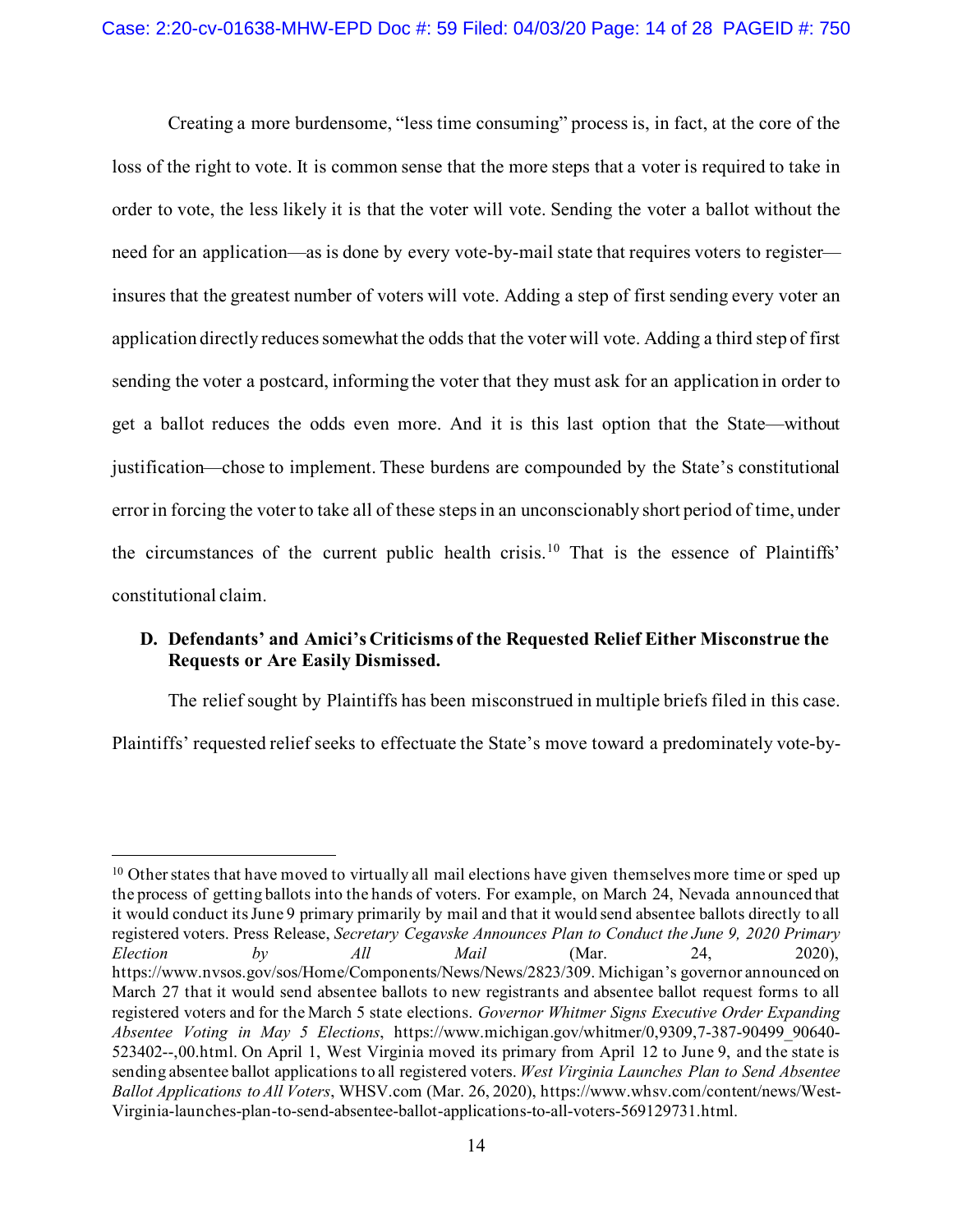mail election in light of the dual constraints of the time limitations imposed by the General Assembly and the public health crisis.

First, in the declaration that the State submitted from Karla Herron, Director of the Delaware County Board of Elections,<sup>[11](#page-14-0)</sup> Ms. Herron incorrectly states that if Plaintiffs' requested relief is granted, the county "will have to scramble to find polling locations." Herron Declaration, Doc. 52-2, ¶ 19. Nothing in Plaintiffs' requested relief requires counties identify and operate polling locations. Rather Plaintiffs request only a modest expansion of in-person voting options only at boards of elections. *See, e.g.*, Doc. 4 at 1-3.

Second, the Honest Elections Project incorrectly asserts that "Plaintiffs ask that anyone be permitted to vote in-person, provided they bring an unmarked absentee ballot with them to the polls or vote a provisional ballot." Doc. 51 at 14. This grossly mischaracterizes Plaintiffs' requested relief. Plaintiffs ask that disabled electors who qualify to vote in-person under Section  $(D)(1)(a)$  of H.B. 197 be able to cast a regular ballot in person if they bring their absentee ballot mailing *to their local board of elections*. [12](#page-14-1) Doc. 4 at 2 (number 4). In addition, Plaintiffs request that voters who *do not* receive their ballots in the mail be permitted to vote a provisional ballot in person at their local board of elections.[13](#page-14-2) *Id.* (number 5).

Finally, the State alleges that "Plaintiffs here ask this court to upend this system completely *for just fourteen days*." Doc. 52, at 3 (emphasis in original). Plaintiffs did not request a specific date—rather, Plaintiffs noted that the process set forth by the State is one that Ohio's election administrators warned could not be completed by April 28. Plaintiffs suggest a more simplified

<span id="page-14-0"></span><sup>&</sup>lt;sup>11</sup> This was the only declaration submitted from any member of the boards of elections in Ohio's 88 counties.

<span id="page-14-2"></span><span id="page-14-1"></span><sup>&</sup>lt;sup>13</sup> The Secretary notes that "H.B. 197 does not allow for this contemplated group of individuals to arrive at the designated polling places on April 28 to cast provisional ballots in person." Doc. 44, at 27.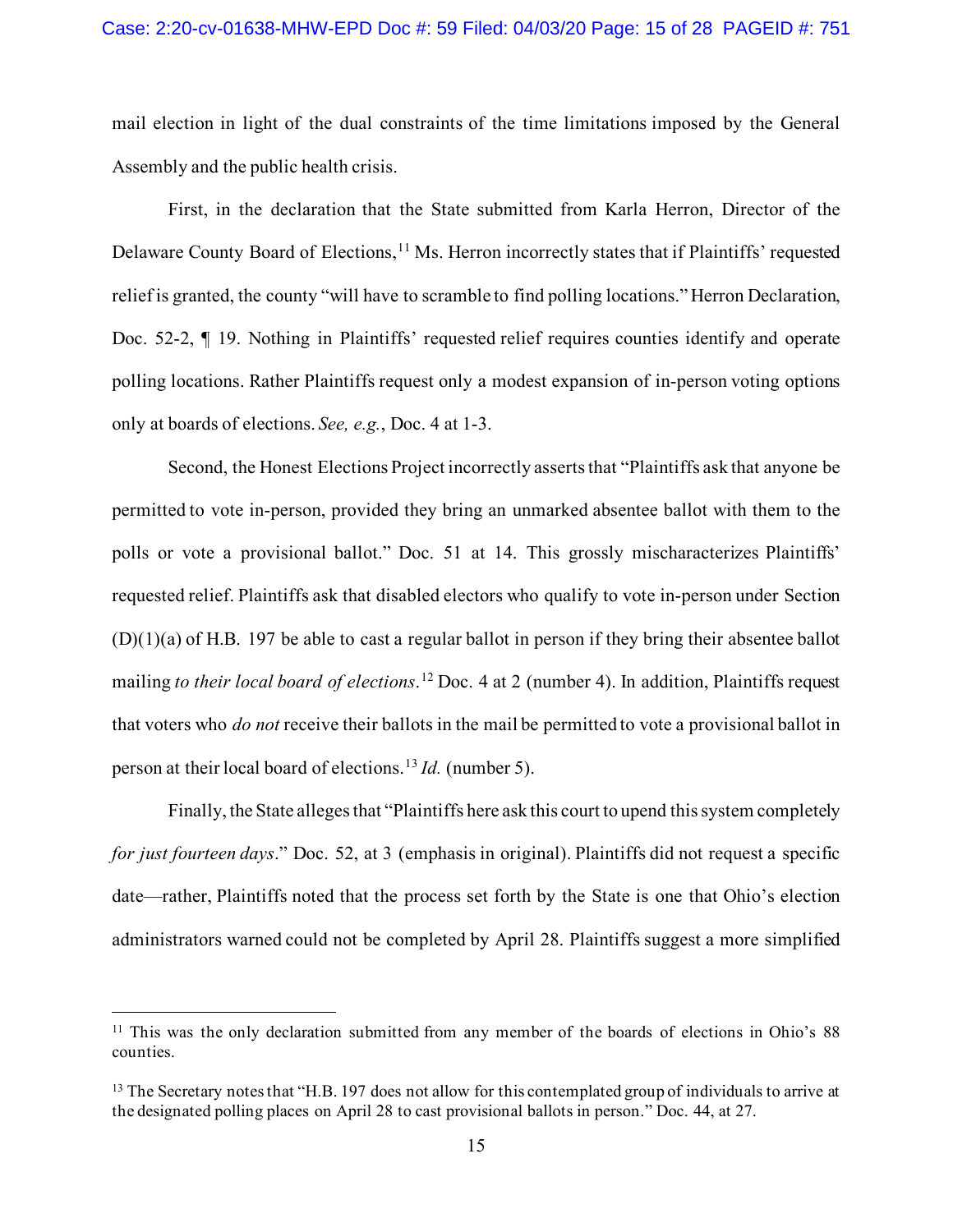process, building on the procedures used in other states that predominately conduct elections by mail, and ask that whatever relief the court grants it set a date that will allow Ohioans a meaningful opportunity to participate in the election. Doc. 4 at 2 (number 7).

In this context, Plaintiffs address the SOS's more specific responses to the relief requested by Plaintiffs:

Relief Request 2:<sup>[14](#page-15-0)</sup> An order mandating, at least 21 days prior to the close of polls for the 2020 primary election, county boards of elections shall mail all registered electors who have not already voted in the election a primary ballot for each party with candidates on the ballot, return postage pre-paid, with instructions to cast only one ballot and return the ballot in the official pre-paid postage envelope.

The SOS complains that too many ballots will have to be printed, noting—interestingly— that Ohio counties "do not have anywhere near" enough envelopes to accommodate the mailing.<sup>[15](#page-15-1)</sup> Doc. 52 at 21. Because only one envelope would be sent to each voter, under either Plaintiffs' suggested process or the State's, this means that, even if every voter exercised their right to request an absentee ballot under the State's process, the counties could not meet that demand. Obviously, the State is not prepared for this primary—at least not for an April 28 primary date. It is not farfetched to predict that there will be a much higher than usual absentee vote, as virtually all voters are staying at home.

And again, both the State and the SOS miss the larger point. The State is already prepared to mail 7.8 million postcards to voters, at an estimated cost of 2.4 million dollars.<sup>[16](#page-15-2)</sup> If voters ask for applications to be sent by phone, because they cannot download and print out the application

<span id="page-15-0"></span><sup>&</sup>lt;sup>14</sup> The response to the SOS as to Relief Request (1) is addressed in the NVRA section.

<span id="page-15-1"></span><sup>15</sup> Even here, the State exaggerates the number of ballots necessary, claiming that they would need to print 7.7 million Libertarian ballots, Doc. 51, at 21, when in fact Libertarians have primary candidates on the ballot in only 6 of Ohio's 16 congressional districts, representing just 37% of the population. Vote Free, Ohio!, https://votefreeohio.com/2020-libertarian-candidates/.

<span id="page-15-2"></span><sup>16</sup> Sec'y of State, Press Release: Postcard Mailings, (Apr. 4, 2020), [https://www.sos.state.oh.us/media](https://www.sos.state.oh.us/media-center/press-releases/2020/2020-04-02/)[center/press-releases/2020/2020-04-02/.](https://www.sos.state.oh.us/media-center/press-releases/2020/2020-04-02/)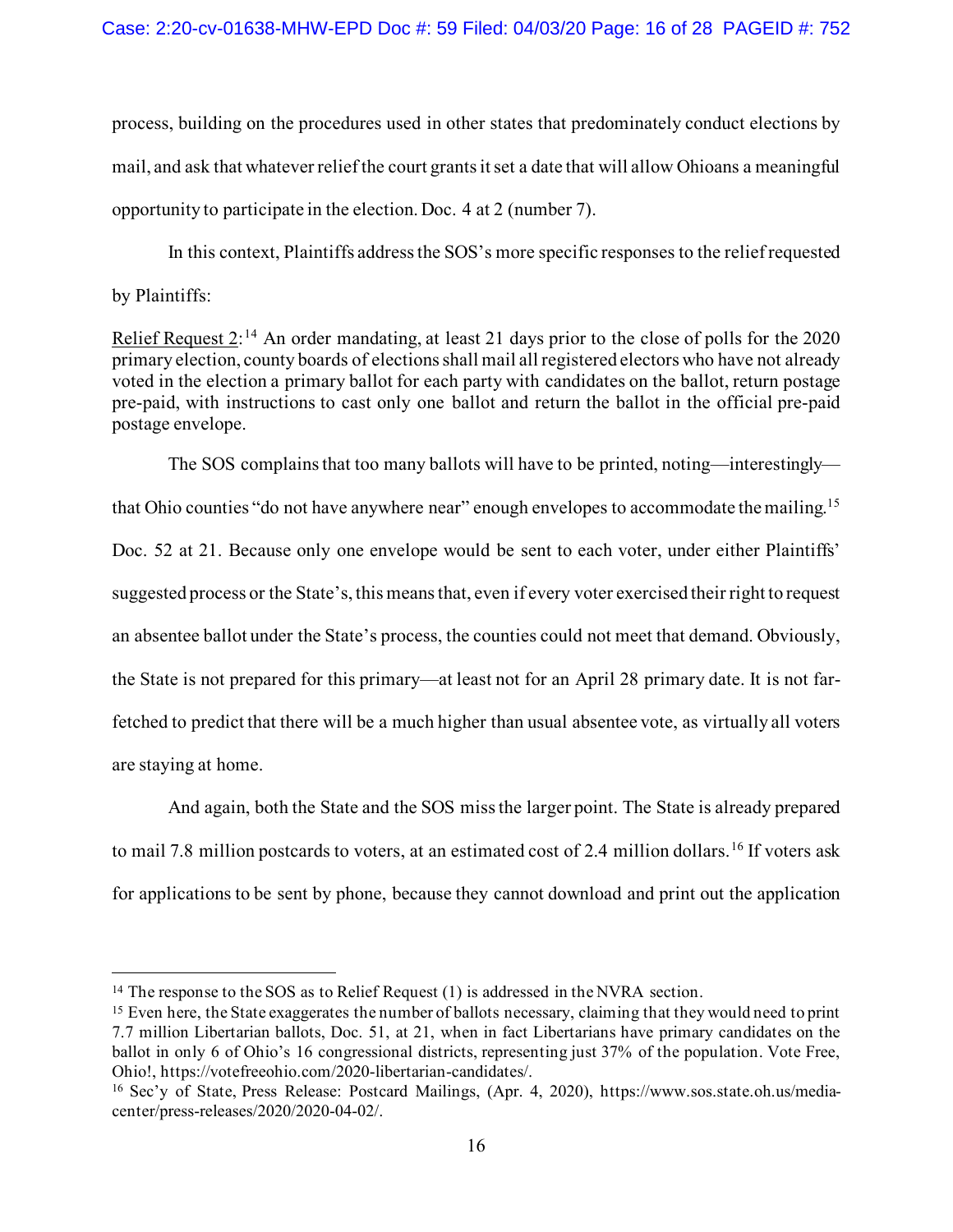or write it out in longhand, then there will be another mailing costing untold dollars. Mailing out the ballots themselves will cost additional dollars to the State. And, voters themselves will have to potentially spend a total of thousands of dollars in postage to mail in their applications. But Plaintiffs' process calls for only one mailing by the State and a pre-paid mailing back of the ballot by voters.<sup>[17](#page-16-0)</sup> It is simpler, potentially less expensive, and the only process that is certain to be accomplished in the short time given the voters by the legislature.<sup>[18](#page-16-1)</sup>

Nor is there a basis for the naked claim of administrative burden. Prior to the 2012, 2014, 2016, and 2018 general elections, the Secretary has mailed absentee ballot applications to every active registered voter, Grandjean Decl., Doc. 44-2, ¶ 15, and in 2018, these applications were even pre-filled with the voter's name, current address, and local voter identification number. *Id.* ¶¶ 23-25. Mailing ballots instead of applications is even easier. Further, in this primary, election administration costs should be reduced compared to past elections, because there will be a severe reduction of costs associated with open polling places, fewer to no poll workers, and no operating costs. [19](#page-16-2) 

The SOS's claim that voters would likely be confused by receiving as many as four ballots is unsubstantiated. Any potential for confusion is easily addressed with a clear instruction that the

<span id="page-16-0"></span><sup>&</sup>lt;sup>17</sup> The mailing of pre-paid absentee ballots (and provisional ballots) is already a cost allotted for in H.B. 197, H.B. 197,  $\S 32(C)(6)-(7)$ , and the state must be prepared to sent pre-paid ballots to every qualified and registered voter who requests one.

<span id="page-16-1"></span><sup>&</sup>lt;sup>18</sup> We note that neither the State nor the SOS has attempted to justify the failure to pre-pay the postage on the absentee ballot application, with the State arguing that "stamps are widely available for purchase online and at post offices, shipping centers, supply stores, grocery stores, and ATMs." (State Br. at 17). But the State does not explain how someone without internet or printer access can purchase a stamp "online," and how people who are ordered to stay home can go out to buy stamps. In addition, the State fails to account for the fact that someone who orders stamps online at the postal service will have to wait at least 3–5 business days for those stamps to arrive.

<span id="page-16-2"></span><sup>19</sup> Mass. Institute of Tech., *Vote By Mail Reform Memo*, (Nov. 2013), <http://web.mit.edu/supportthevoter/www/files/2013/11/Vote-by-Mail-Reform-Memo.pdf> (noting that academic studies concluded that if Colorado sent all registered voters ballots by mail the state could cut costs by \$1.05 per registered vote, and that despite an initial investment of \$1.5 million by the state over two fiscal years, this program could save Colorado's counties \$5 million over the same period).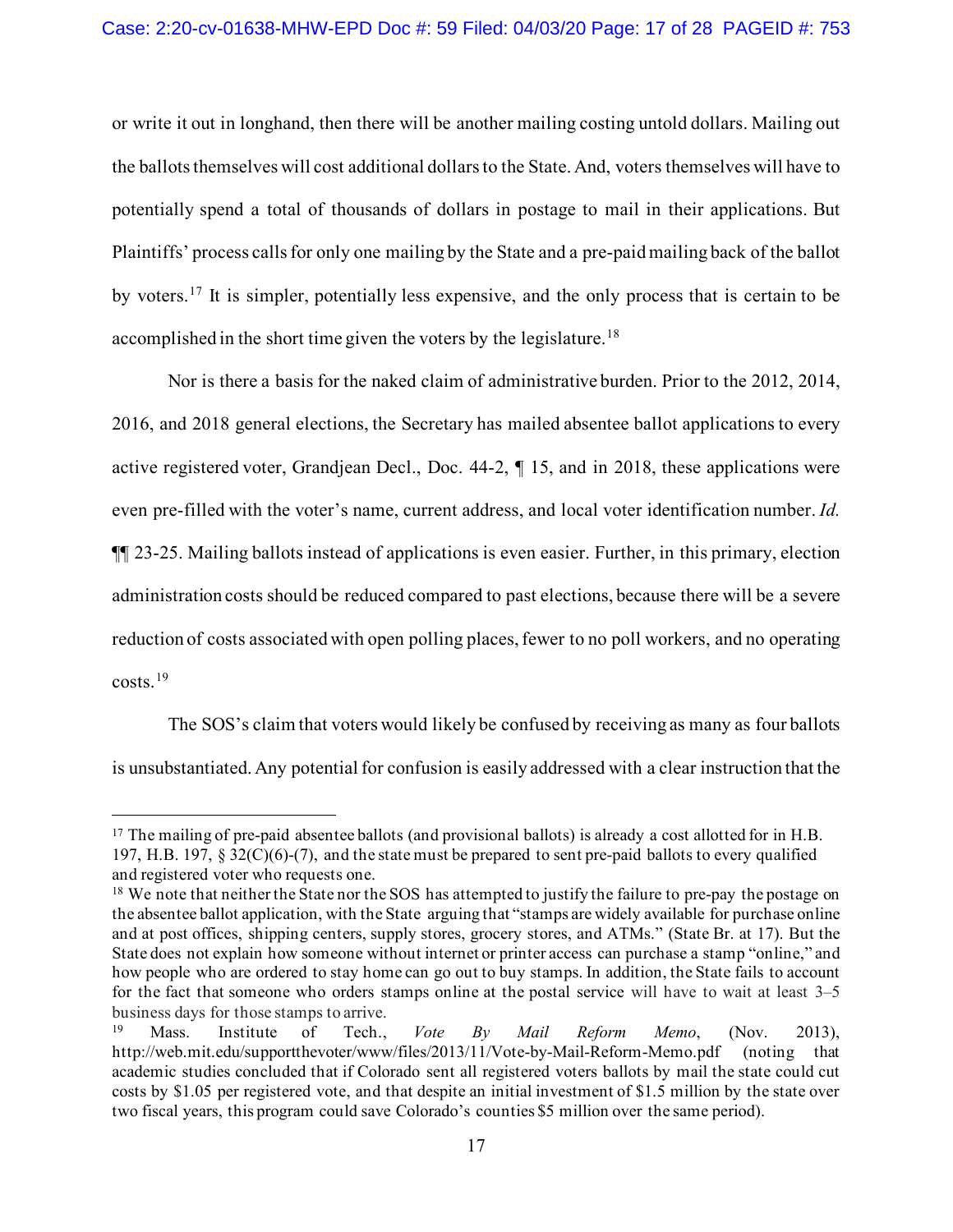voter should return only one ballot. In fact, the existing envelope for absentee ballot requires that the voter check off which party ballot the voter is casting.<sup>20</sup>

The State's claim that providing multiple ballots would increase the chance for voter fraud ("someone else filling out a voter's unused ballots"), State Br. at 18, makes no sense. A voter will receive only a single official envelope and must return her ballot in its official envelope, which requires specific identifying information; so, an unused ballot without an associated envelope could not be used effectively. *See Northeast Ohio Coal. for the Homeless v. Husted*, 837 F. 3d 612, 632 (2012) (rejecting State's claim that requiring perfection in absentee ballot information prevents fraud and finding that "[y]et some level of specificity is necessary to convert that abstraction into a definite interest for a court to weigh")

Finally, neither the SOS nor the State explain why they are not able to undertake vote-bymail the same way most other vote-by-mail-only states do: by sending ballots to all voters. This includes Colorado, which has an open primary; it has a process under which it sends ballots of all parties to unaffiliated voters.<sup>[21](#page-17-1)</sup>

If the Court nonetheless finds this relief too burdensome on the State, an alternative is to require the state to mail to the voter a single ballot for the party in whose primary the voter last participated and multiple ballots only to unaffiliated voters. This is acceptable as long as any voter

<span id="page-17-0"></span><sup>&</sup>lt;sup>20</sup> This fact resolves the complaint of the Ohio Democratic Party that it needs application forms to be sent out in order to track affiliated voters. ODP Br. at 8–9. That information is available from the envelopes. Further, in-person voters in Ohio are free to choose any party ballot, so the information ODP seeks would in any event not be available to it under normal circumstances for the vast majority of voters until after the election. The relief Plaintiffs' seek provides voters with the same choices they would be presented at the polls.

<span id="page-17-1"></span><sup>&</sup>lt;sup>21</sup> The State's only response to the Colorado example is that Colorado "specifically legislated for the possibility that voters would return multiple ballots." State Br. 15 n. 10. But the issue is not whether Ohio's law is different. We are in court, *because* it is different. The issue is whether Ohio's law is part of a sufficient justification of the entire process adopted by the General Assembly that threatens to burden Plaintiffs' right to vote unconstitutionally.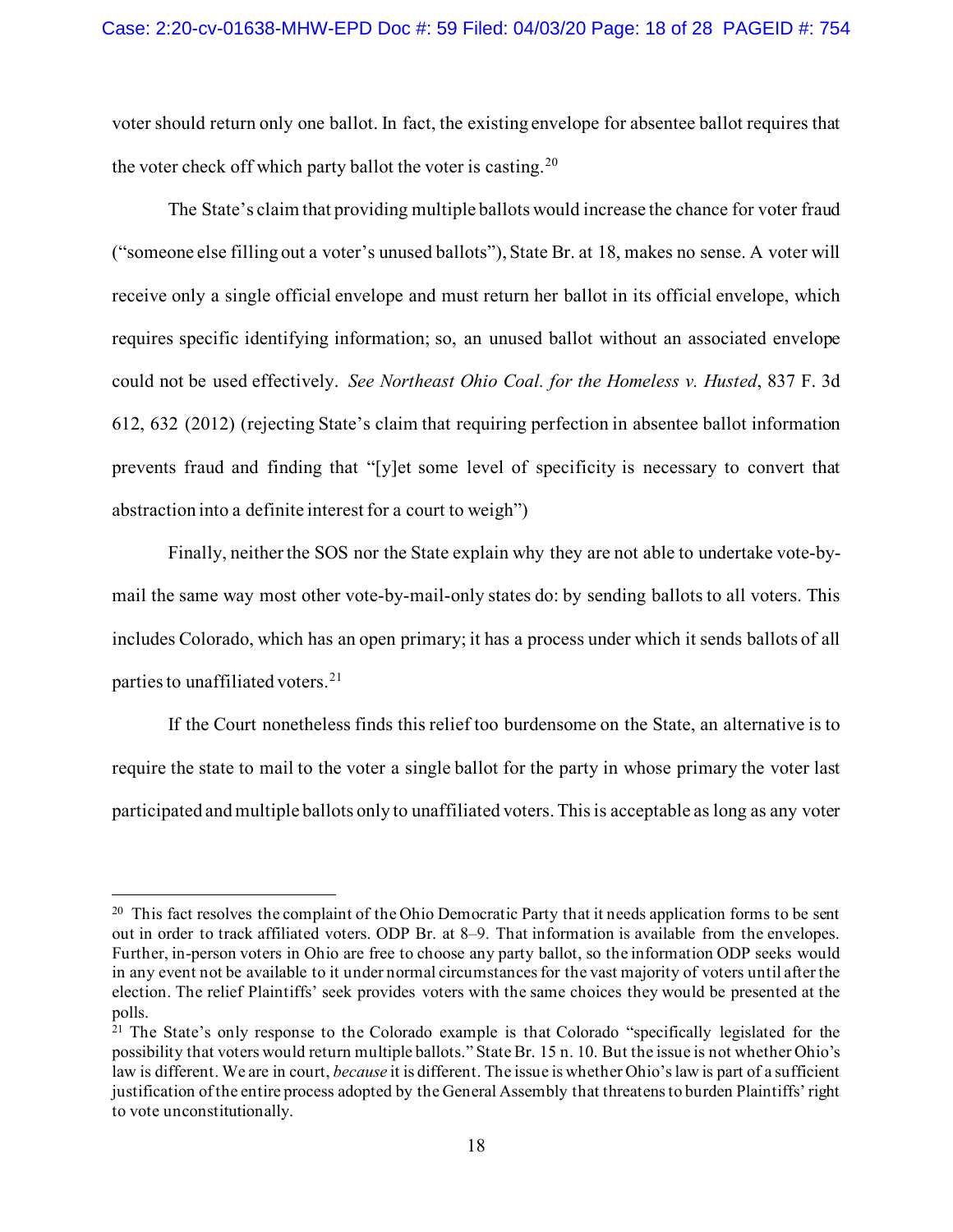can call or email her county board of elections to request a different ballot, in order to preserve Ohio's distinctive primary system in which any voter can choose to vote any party ballot. This alternative would place a lower burden on the state—substantially reducing the number of ballots printed and mailed—but somewhat increase the burden on voters who wish to vote in a different party's primary than last election.

Relief Request (3): An order mandating that any elector who has not received a mail absentee ballot at least 14 days prior to the close of polls for the 2020 primary election may submit a request for such a ballot to their local board of election by phone.

The SOS argues that telephone requests would eliminate "voter verification safeguard." Doc 52. at 22. But the only voter information that cannot be provided over the telephone is the voter's signature to an affidavit, and the absentee ballot itself also requires a signature, which must be checked by election officials to verify that the voter's ballot is eligible to be counted. *See* Ohio Rev. Code Ann. § 3509.03(B). Thus, a signature safeguard remains.

Relief Request: (4) An order mandating that any elector who qualifies for in-person voting pursuant to H.B. 197, § 32(D)(1), and who received a mail absentee ballot, can vote a regular ballot in-person ballot [sic.] if they bring their absentee ballots to their local board of election.

The SOS misunderstands this request. *See* Doc 52. at 23. Plaintiffs are requesting that, *if*  this Court orders that boards of elections to automatically send all eligible voters who did not vote in the March 17 election absentee ballots, then boards should provide the in-person *regular* voting option to voters with recognized disabilities who need assistance casting a ballot. This small adjustment would be necessary because, under current Ohio law, voters who requested and received an absentee ballot but decide to vote in person are given only provisional ballots. Ohio Rev. Code Ann. § 3505.181(A)(3).

Relief Request (5): An order mandating any elector who does not receive their mail absentee ballot prior to the postmark date for mail absentee ballots shall be permitted to vote a provisional ballot in person at their local board of election.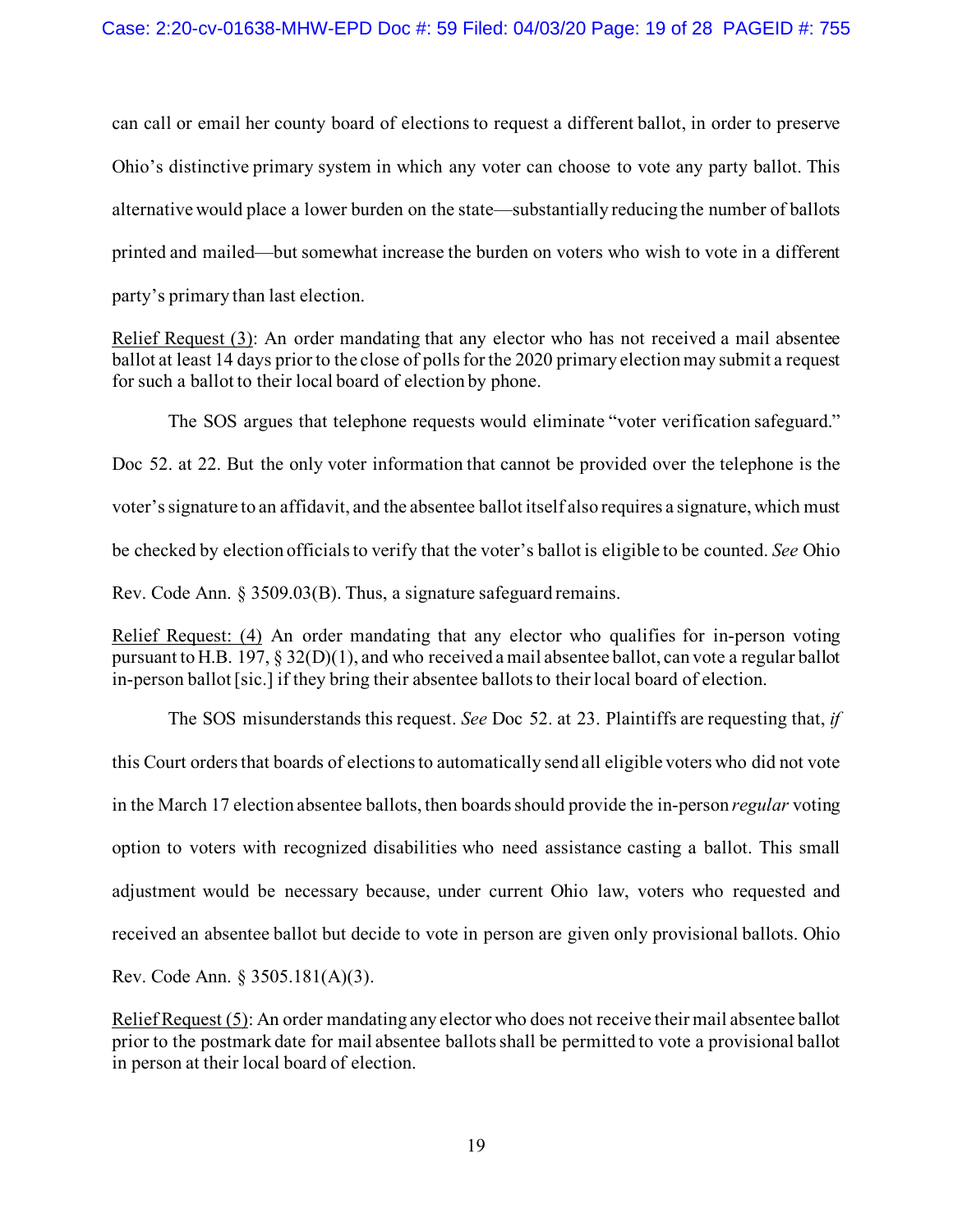The SOS attempts to justify the State's interest in opposing this relief "[p]resumably to limit the spread of COVID-19." Doc. 52 at 23. Certainly, setting the primary day for April 28 has increased the chances that in-person voting may occur at the height of the current crisis. Current projections indicate that delaying the primary until late May or early June may be wiser in that regard. In any event, the SOS's response ignores the realities of the current impact of the public health crisis on the postal system and the fact that an April 25 request deadline and an April 27 postmark deadline for absentee ballots creates a high probability that timely requests will not be honored in time, as can be seen in Plaintiffs' declarations and in the declarations of fact declarants. If the process were to run as smoothly as the State insists, Defendants should have no concern with this relief since the number of affected voters would be insubstantial. Such a safeguard is necessary to prevent voter disenfranchisement.

Relief Request: (6) An order mandating any elector will be permitted to cure any deficiencies in their provisional ballots or absentee ballot identification envelopes by mail, phone, or email up through the day prior to the day the official canvass is required to begin.

Again, ignoring the realities of the current public health crisis, the SOS sees no reason to extend the time for curing provisional ballots for even a short period of time. SOS Br. at 24. But Ohio law requires that provisional voters "appear at the office of the board of elections" to cure deficiencies in their provisional ballots. Ohio Rev. Code Ann. § 3509.181(B)(7). In addition, H.B. 197(F)(1) requires that absentee voters whose absentee ballots boards of elections deem "incomplete . . . shall provide the necessary information to the board of elections." The law does not clarify how a voter can provide this information without appearing at the board of elections. Under these extraordinary circumstances, there is no justification for the State's refusal to extend the time for cure.<sup>[22](#page-19-0)</sup> For both absentee and provisional ballots, the current date for cure of absentee

<span id="page-19-0"></span> $22$  Further, there is no justification for prohibiting voters from curing their ballot by phone or email, particularly during a public health crisis. In suggesting alterations to the timeline and process set forth in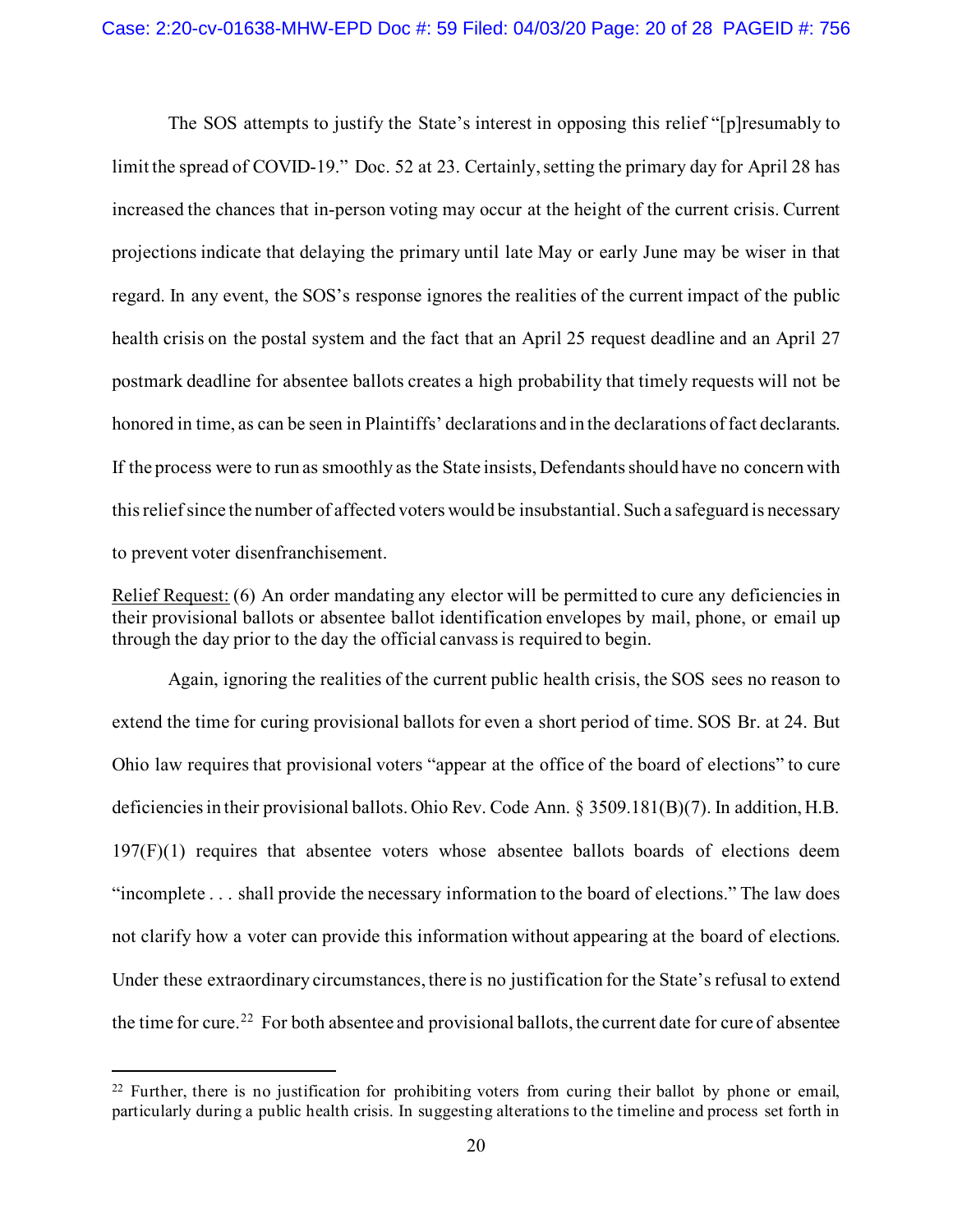ballots cast for the election is May 5. H.B.  $197(F)(1)$ . Under the circumstances a short extension to allow voters to locate necessary material and travel or mail additional proof of identification to boards of elections is reasonable; and denying it is not

Relief Request: (7) An order mandating the conclusion of the 2020 primary election be set at such a time as will allow election officials to provide orderly notice to electors and administer the election in the manner provided for herein.

Not surprisingly, the Secretary puts up a half-hearted defense of the April 28 date. Doc 44. at 24–25. As noted in Plaintiffs' opening brief, both the Secretary and county election officials had told the General Assembly that an April 28 date was not feasible. Doc 4. at 4–5. Even now, SOS's own witness attests that it would be "logistically impossible . . . to send unsolicited absentee ballot applications to all 7.7 million registered voters" and suitably process those applications by April 28. Grandjean Decl., Doc. 44-2, ¶ 36. If the Secretary cannot feasibly provide a ballot to every registered voter by the statutory deadline—in other words, conduct an election in compliance with the U.S. Constitution—then that deadline must be moved.

The Ohio Democratic Party has claimed—even after the Democratic Party moved its Party Convention to August—that it must meet the June 20 deadline for state parties to certify their delegations to the Convention. *See* ODP Br. at 5, ECF No. 25-2. But the ODP's own 2020 Delegate Selection Plan expressly provides the ODP Chair the authority to change the schedule of the plan if the State of Ohio changes the date of the primary election. ODP Br. at 15, ECF No. 25-2 ("In the event that the State of Ohio changes the date of Ohio's Primary, the Chair of the Ohio Democratic Party is hereby granted the authority to change the dates within this plan to comply with State law."). Moreover, the DNC 2020 Delegate Selection Rules provide for a primary election to be held as late as June 9, 2020. DNC 2020 Delegate

H.B. 197, the Ohio Association of Election Officials stated: "Voters should be able to correct mistakes on their absentee ballot applications via email or telephone as opposed to the normal process." OAEO Letter, Doc. 4-5 at 2. There is no reason provided for why these same types of accommodations cannot be provided for voters needing to cure their ballots.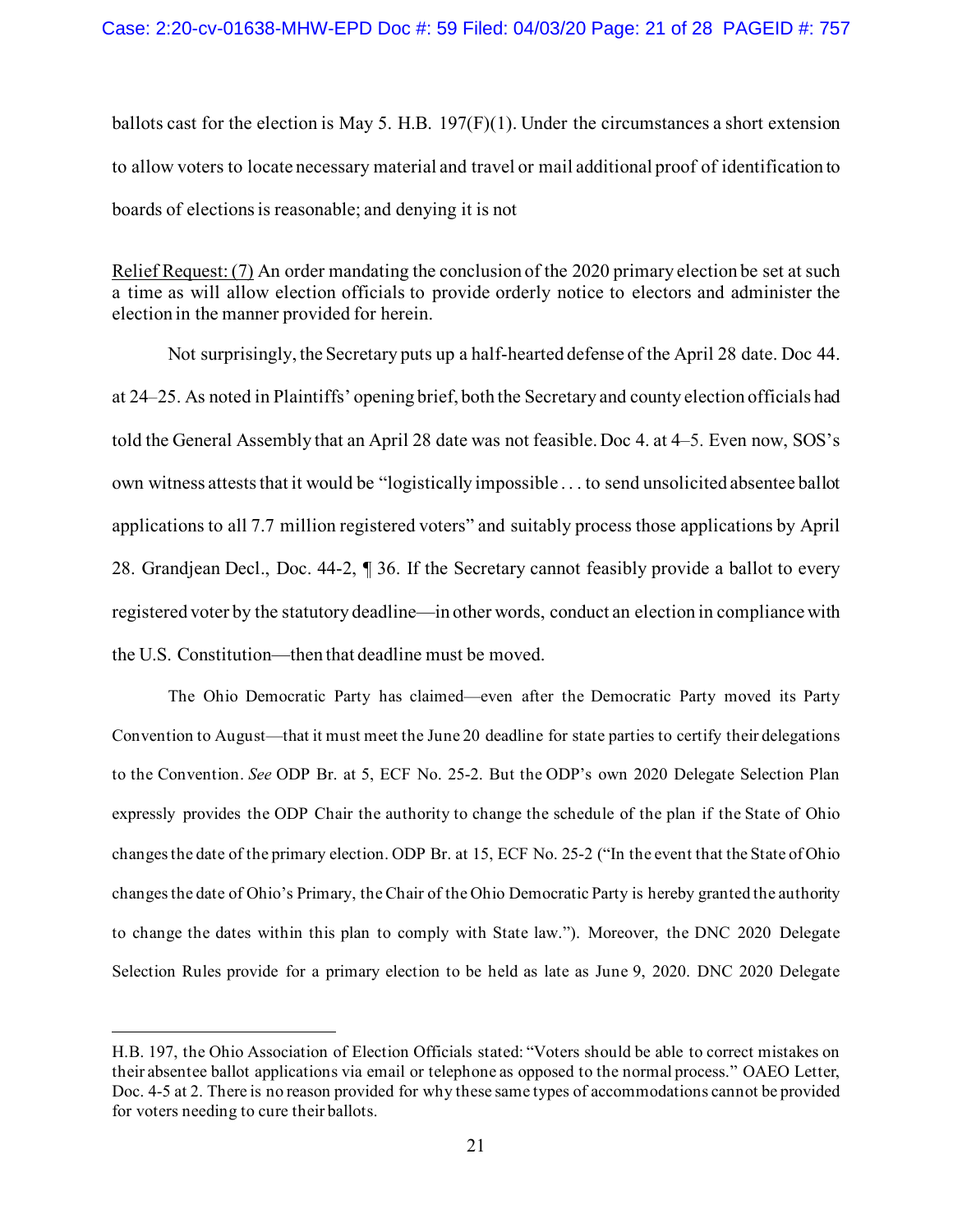Selection Rules, Rule 12(A), at \*12, [https://democrats.org/wp](https://democrats.org/wp-content/uploads/sites/2/2019/07/Regulations-of-the-RBC-for-the-2020-Convention-12.17.18-FINAL.pdf)[content/uploads/sites/2/2019/07/Regulations-of-the-RBC-for-the-2020-Convention-12.17.18-FINAL.pdf.](https://democrats.org/wp-content/uploads/sites/2/2019/07/Regulations-of-the-RBC-for-the-2020-Convention-12.17.18-FINAL.pdf)

While the ODP argues its 47-day post-certification process means the election must be held on April 28, 2020 to comply with the DNC's June 20, 2020 deadline for selecting the state party's delegates, nowhere in their briefing do they justify why that schedule cannot be truncated given the extraordinary hardships faced by Ohio voters dealing with the COVID-19 public health emergency while trying to exercise their constitutionally protected right to vote. For example, the ODP's timeline for delegate selection includes 11 days allotted for PLEO's and at-large delegates to file their candidacy declarations with the ODP chair and nine days allotted for presidential campaigns to submit a list of committee candidates to the ODP chair. ODP Br. at 6, ECF No. 25-2. Moreover, at least three other states have moved the presidential primary election date itself either on or past the June 20, 2020 DNC deadline. At the time of this filing, neither Louisiana, whose primary is scheduled on June 20, nor Kentucky and New York, whose primaries are scheduled on June 23, have faced any repercussions for violating the DNC rules. Jonathan Easley, *DNC Calls on States Not to Postpone Primaries*, The Hill, Mar. 17, 2020, [https://thehill.com/homenews/campaign/488111-dnc-calls-on-states-not-to-postpone-primaries;](https://thehill.com/homenews/campaign/488111-dnc-calls-on-states-not-to-postpone-primaries) Stephanie Saul, *Cuomo Postpones New York's Primary Election to June 23 Because of Coronavirus*, N.Y. Times, Mar. 28, 2020, <https://www.nytimes.com/2020/03/28/us/politics/ny-primary-voting-coronavirus.html> In addition, to the best of Plaintiffs' knowledge, no state Democratic Party in the eight states that have postponed their primary elections to June has filed an action similar to ODP's demanding an earlier date citing difficulty selecting delegates to the, now delayed, convention."

Relief Request: (8) An order mandating Secretary LaRose to issue a directive notifying Ohio's eighty-eight county boards of elections of the aforementioned requirements; and to educate and inform electors about: the timeline and process for voting in the upcoming election; and that if they did not receive an absentee ballot in the mail they may contact their boards of elections and (a) confirm whether they have been sent a ballot, and (b) if they have not received a ballot, request a ballot by phone.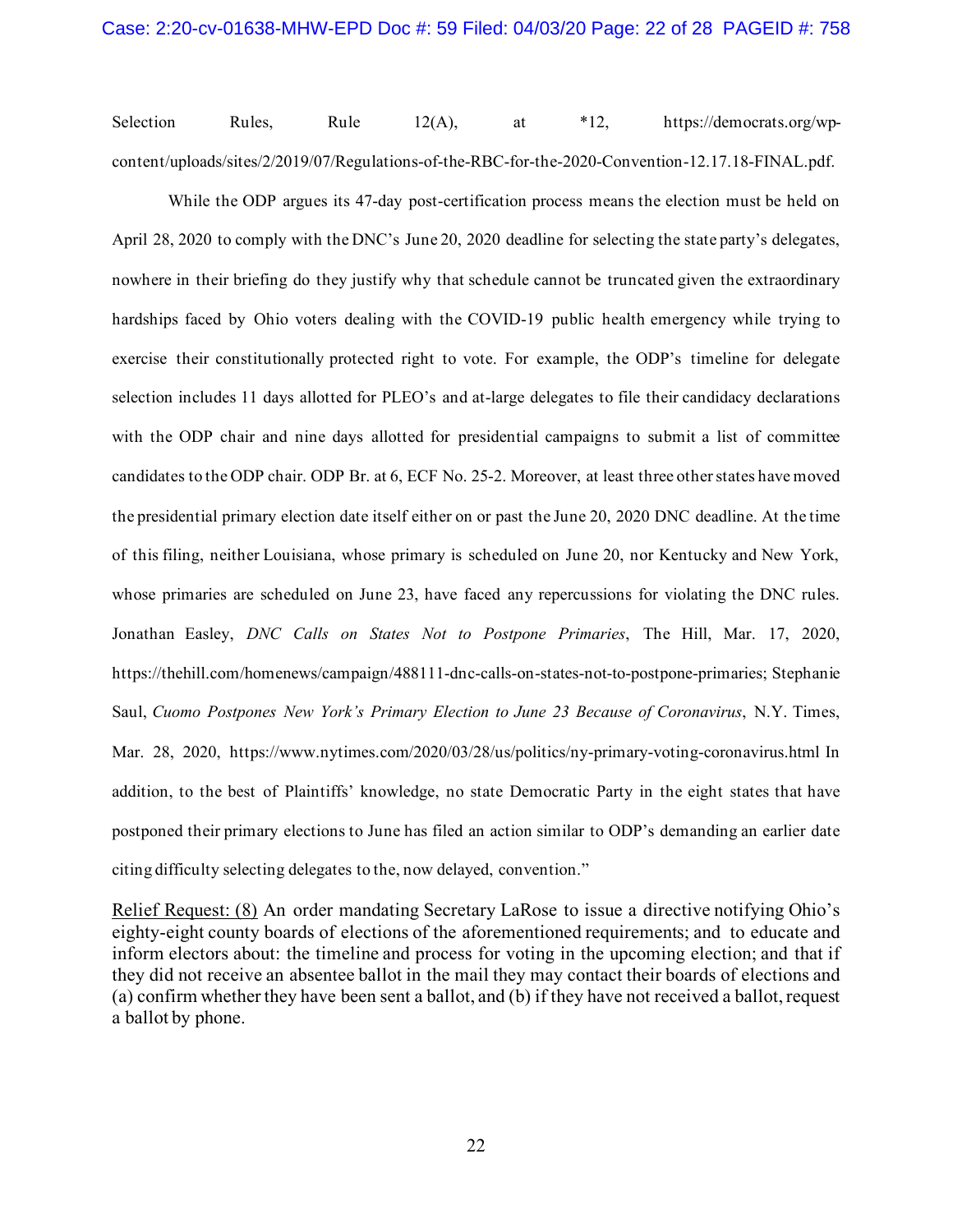The SOS does not dispute his obligation to fully inform and educate the public as to changes in the voting process. This Court has had to order the Secretary of State to make sufficient communications to voters in the past. *See Ohio A. Phillip Randolph Inst. v. Husted*,

2016 WL 6093371, at \*7–8 (S.D. Ohio Oct. 19, 2016). The SOS has not made sufficient communications to educate voters who are unfamiliar with the vote-by-mail process. Plaintiffs continue to field calls from voters who do not know how to request absentee ballots, who express confusion as to which address they must mail their ballots, and who express frustration because they remain uncertain as to the date of the election. Ex. 2, Suppl. Miller Decl. ¶¶ 2, 4. The SOS plans to send postcards to 7.7 million voters, but as discussed previously, are one postcard mailing and materials on the SOS's website sufficient to educate voters? The answer is "no". More time and better education would serve Ohioans best and help ensure an inclusive and fair election.

# **III.THE REMAINING EQUITIES SUPPORT PLAINTIFFS' REQUEST FOR EMERGENCY RELIEF.**

That the General Assembly has the "prerogative" to set Ohio's election schedule, State Br. at 20, does not immunize the State from liability for unconstitutional action. Plaintiffs do not ask this Court to "intrude upon the Ohio legislature's prerogative lightly." *Id.* Rather, Plaintiffs ask the Court to act with due circumspection and with respect for the General Assembly, on a record that overwhelmingly supports the threat to Plaintiffs' fundamental right to vote.

In this context, the Court can assess the various parties' reliance on *Purcell v. Gonzalez*, 549 U.S. 1 (2006), for the proposition that this Court must reject all relief for Ohio voters out of deference to the "status quo." The status quo for Ohio's primary election was to hold the election on March 17, 2020. That status quo has been wiped out by the COVID-19 public health emergency. A primary election on April 28, 2020 was *never* the status quo in Ohio prior to the global pandemic which we are now experiencing. Indeed, the April 28 date was first adopted *only one week ago* on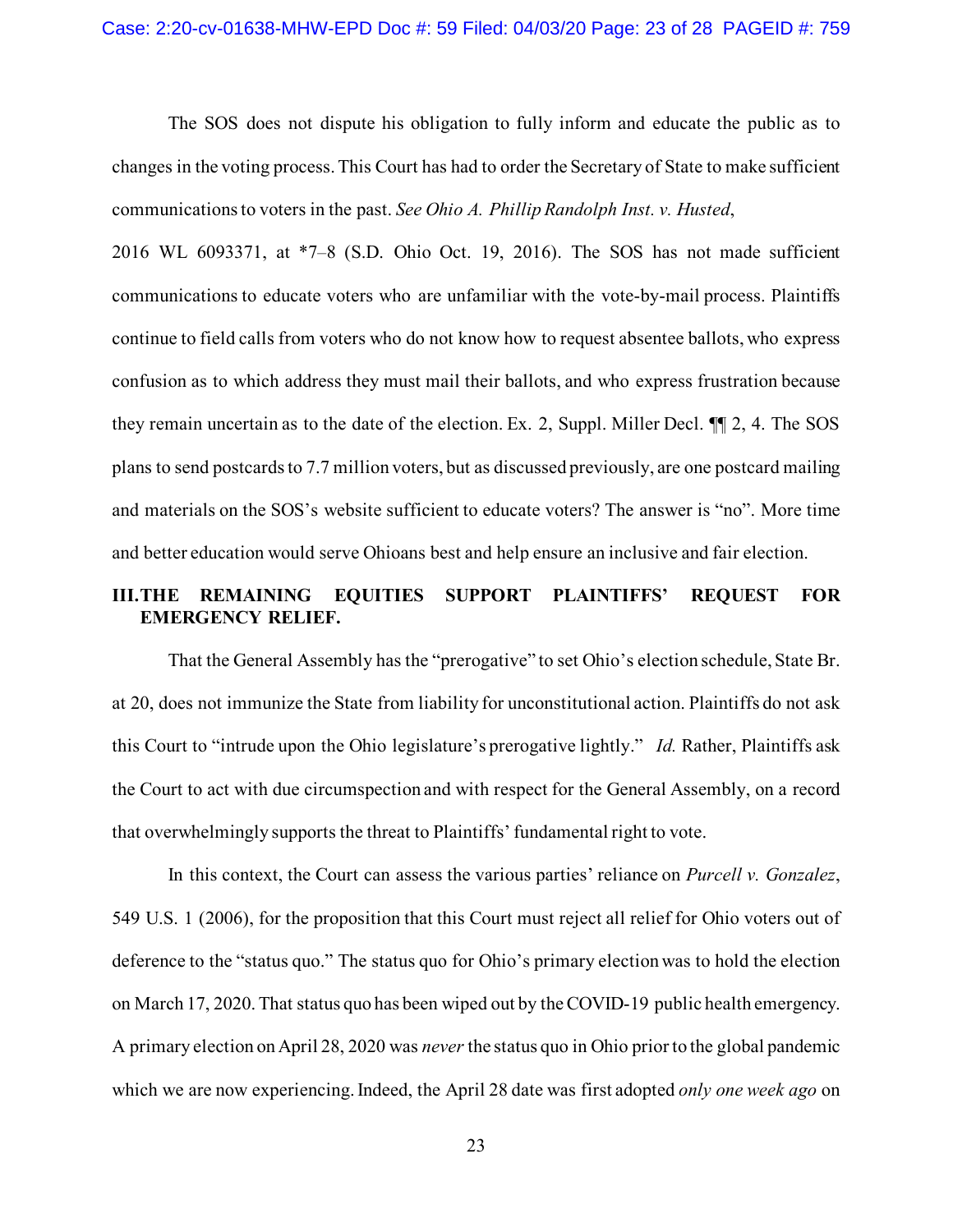March 27, 2020, as part of a vital coronavirus relief bill, and in direct contravention of warnings of Ohio's Secretary of State and local elections officials that an April 28 date was completely unworkable.

*Purcell* in no way prevents relief in the current circumstances. *Purcell* declined to provide relief in Arizona's *2006* elections against application of a voter ID requirement that Arizona had adopted in *2004*, two years before plaintiffs filed suit. 549 U.S. at 2. After *Purcell*, many courts have granted pre-election relief in circumstances much more similar to those here. For example, in *Northeast Ohio Coalition for the Homeless v. Husted*, 696 F.3d 580 (6th Cir. 2012), the Sixth Circuit upheld relief granted shortly before the 2012 general election to ensure that ballots cast in the wrong precinct because of poll worker error could be corrected and counted.

Similarly, a recent decision responding to COVID-19 concerns in Wisconsin held that extension of the voter registration deadline was consistent with *Purcell*, noting that "it is apparent that some accommodation is necessary to preserve citizens' right to vote amidst this unprecedented public health crisis." *Democratic Nat'l Comm. v. Bostelmann*, 2020 U.S. Dist. LEXIS 48394, \*24 (W.D. Wis. Mar. 20, 2020). The same court subsequently issued a preliminary injunction easing absentee balloting deadlines and procedures in order to protect the right to vote in the state's upcoming April 7 election. *Democratic Nat'l Comm. v. Bostelmann,* 2020 U.S. Dist LEXIS 57918 (E.D. Wis. Apr. 2, 2020). In *Georgia Coal. for the Peoples' Agenda, Inc. v. Deal*, the court extended the period for voter registration after a hurricane had prevented timely submission of voter registration applications, distinguishing *Purcell* and stating "the Court does not discount that the extension would present some administrative difficulty. However, those administrative hurdles pale in comparison to the physical, emotional, and financial strain Chatham County residents faced in the aftermath of Hurricane Matthew." 214 F. Supp. 3d 1344, 1345 (S.D. Ga. 2016).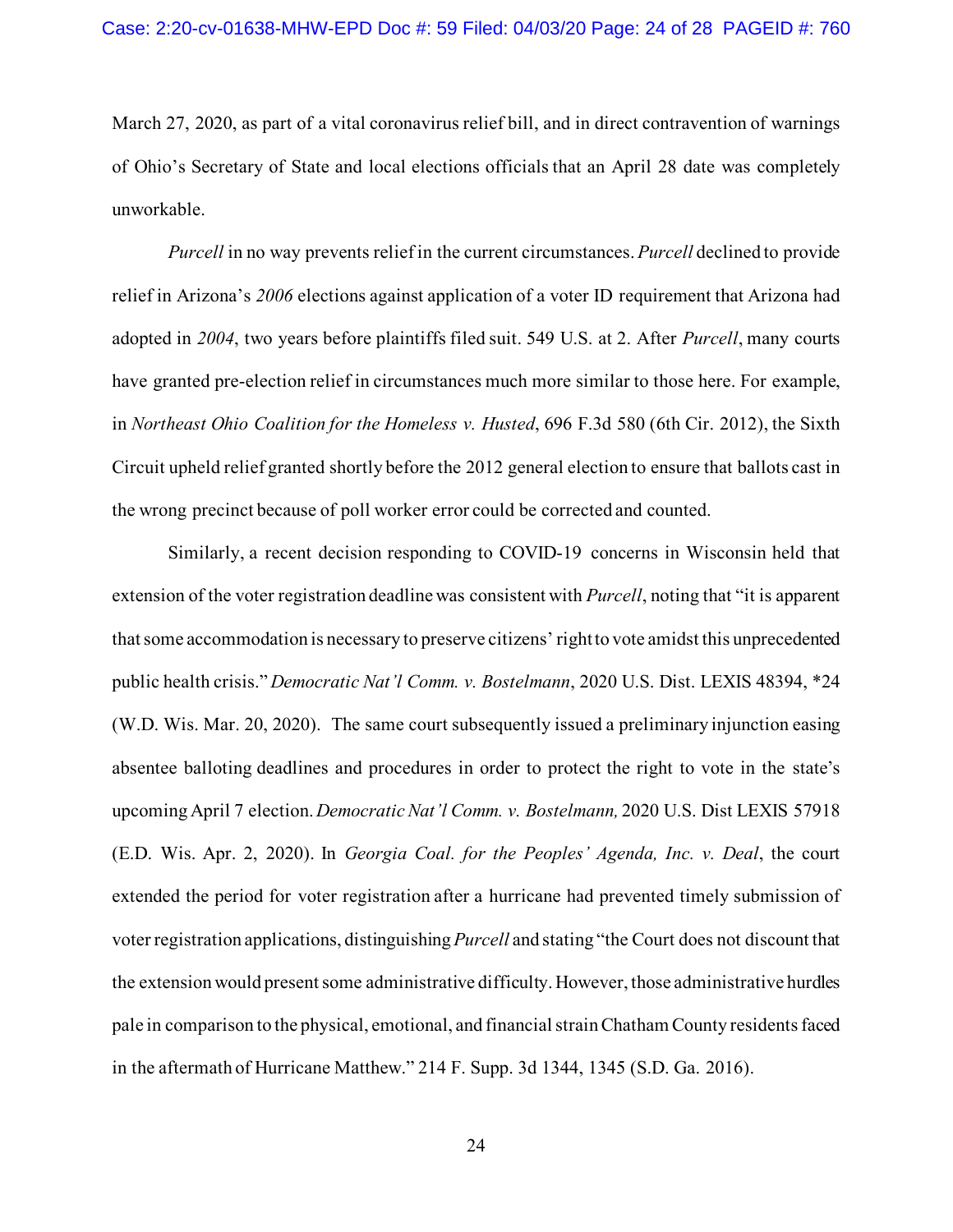The Sixth Circuit has emphasized that it does not construe *Purcell* as having outlined "a categorically higher burden for Plaintiffs who move for relief soon before an election, and this Court has explicitly rejected such a notion. *A. Philip Randolph Inst. v. Husted*, 907 F. 3d 913, 918 (6th Cir. 2018), citing *Ohio Republican Party v. Brunner*, 544 F. 3d 711, 718 (6th Cir. 2008) (en banc). In fact, it is not unusual for a court to issue relief to protect the fundamental right to vote in the midst of an election cycle. *See, e.g.*, *Martin v. Kemp*, 341 F. Supp. 3d 1326 (N.D. Ga. 2018) (ordering improvements to absentee balloting procedures shortly before 2018 general election), application for stay pending appeal denied sub nom. *Ga. Muslim Voter Project v. Kemp*, 918 F.3d 1262, 1274 (11th Cir. March 21, 2019) (Pryor, J., concurring) ("'A stay [of the relief ordered by the district court] would disenfranchise many eligible electors whose ballots were rejected' for a perceived signature mismatch even when they were eligible to vote. And public knowledge that legitimate votes were not counted due to no fault of the voters . . . would be harmful to the public's perception of the election's legitimacy." (citations omitted)); *Common Cause of Georgia v. Kemp*, 347 F. Supp. 3d 1270, 1298-99 (N.D. Ga. 2018) (granting, twenty-two days before a scheduled runoff election, a temporary restraining order pushing back the certification of Georgia's 2018 general election due to concerns about counting provisional ballots, in spite of Defendant's claim that even a day of delay would have a "massive impact on every Georgia runoff election," and still recognizing "the State has a critically important interest in the orderly conduct of elections"); *Ga. Coalition for the People's Agenda v. Kemp*, 347 F. Supp. 3d 1251, 1268 (N.D. Ga. 2018) (granting an emergency preliminary injunction four days before the 2018 general election providing voting opportunities for those flagged due to citizenship while "recogniz[ing] the administrative burden the Court's order may place on the Defendant, particularly this close to the election" and yet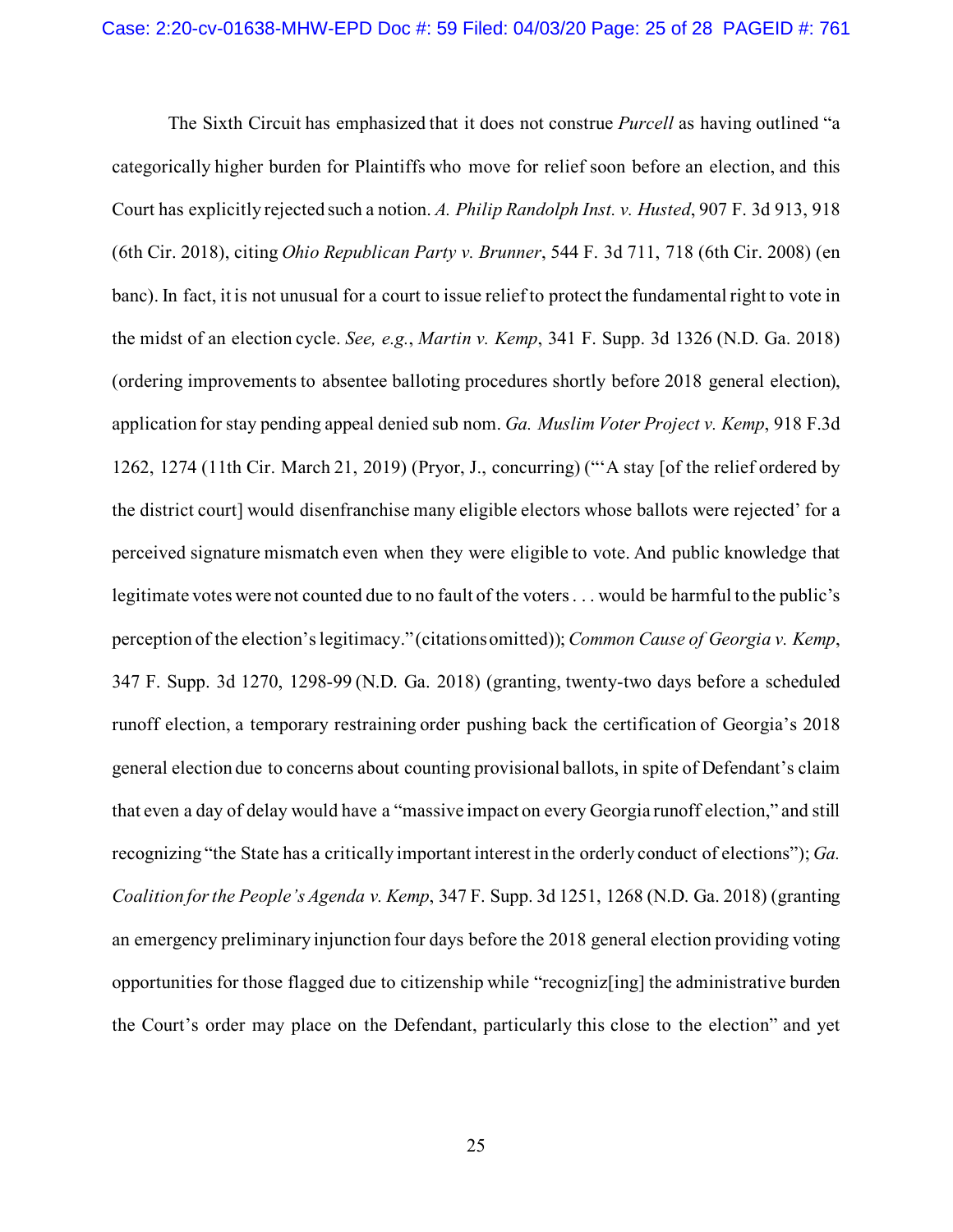finding the burden "is minimal compared to the potential loss of a right to vote altogether by a group of people").

Amicus Honest Elections points to cases in Florida and Arkansas in which courts denied requests for emergency relief with respect to absentee balloting. *Mays v. Thurston*, 2020 U.S. Dist. LEXIS 54498 (E.D. Ark. March 30, 2020); *Williams v. DeSantis,* Case No. 1:20-cv-67-RH-GRJ (N.D. Fla., Order, Mar. 17, 2020). These cases are inapposite. In *Mays*, the plaintiffs sought relief just two working days before the election; and in *Williams*, plaintiffs sought relief the day before the election. Here, the plaintiffs sought relief well before the newly scheduled April 28 election. Moreover, in none of the cases relied upon by opposing parties was the state's chief election official on record stating unequivocally that the election simply cannot be administered within the time set by the legislature [cite to exhibits]*,* which is the situation confronted by this Court.

Most important, the defending parties cannot rely on a doctrine that presumes a stable status quo in the circumstances here, where the defending parties themselves have upended the status quo in numerous ways as the election was unfolding. No matter how understandable the reasons, the status quo was upended when the March 17, 2020 election was cancelled on March 16, 2020, one day before it was scheduled to begin, and the Secretary rescheduled it for June 2, 2020. The legislature similarly upended the status quo when it countermanded both the March 17 and June 2 dates, and rescheduled the election for April 28, a date which all the officials responsible for actually running the election agreed would be impossible to meet. Under these unusual circumstances, it is untenable for any party to invoke the status quo, rather than seeking a solution that will protect the right to vote for as many eligible persons as possible while preserving the State's ability to conduct the election. The relief sought by Plaintiffs uniquely serves these twin goals and should be granted.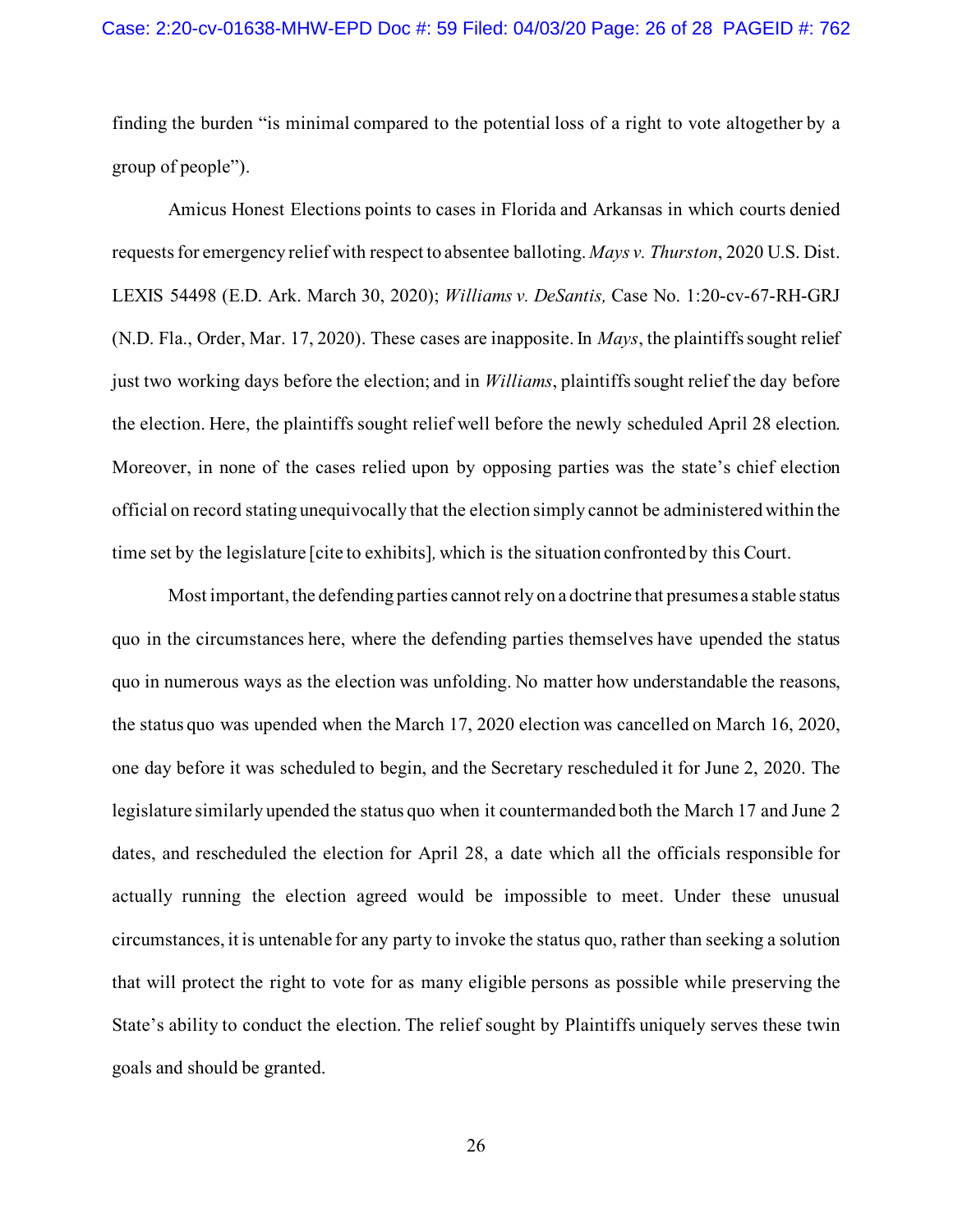Case: 2:20-cv-01638-MHW-EPD Doc #: 59 Filed: 04/03/20 Page: 27 of 28 PAGEID #: 763

### **CONCLUSION**

For the reasons set forth above, and in Plaintiffs' opening brief, Plaintiffs respectfully

request that this Court grant them the emergency relief they set forth in their proposed order.

Dated: April 3, 2020 Respectfully submitted,

Ezra D. Rosenberg (admitted *pro hac vice*) Jon M. Greenbaum (admitted *pro hac vice*) Pooja Chaudhuri (admitted *pro hac vice*) Jacob Conarck (admitted *pro hac vice*) Lawyers' Committee For Civil Rights Under Law 1500 K Street, NW, Ste. 900 Washington, D.C. 20005 (202) 662-8600 erosenberg@lawyerscommittee.org jgreenbaum@lawyerscommittee.org pchaudhuri@lawyerscommittee.org jconarck@lawyerscommittee.org

Freda J. Levenson (0045916) ACLU of Ohio Foundation 4506 Chester Avenue Cleveland, Ohio 44103 (216) 472-2220 flevenson@acluohio.org

/s/ Naila S. Awan\_\_\_\_\_\_\_\_\_ Naila S. Awan, Trial Attorney (0088147) Brenda Wright\* Emerson Gordon-Marvin (admitted *pro hac vice*) Dēmos 80 Broad St, 4th Floor New York, NY 10004 (212) 485-6055 nawan@demos.org bwright@demos.org egordonmarvin@demos.org

Chiraag Bains (admitted *pro hac vice*) Adam Lioz (admitted *pro hac vice*) Dēmos 740 6th Street NW, 2nd Floor Washington, DC 20001 (202) 864-2746 cbains@demos.org alioz@demos.org

David J. Carey (0088787) ACLU of Ohio Foundation 1108 City Park Avenue, Suite 203 Columbus, Ohio 43206 (614) 586-1972 dcarey@acluohio.org

*\*pro hac vice forthcoming*

*Attorneys for the Plaintiffs*